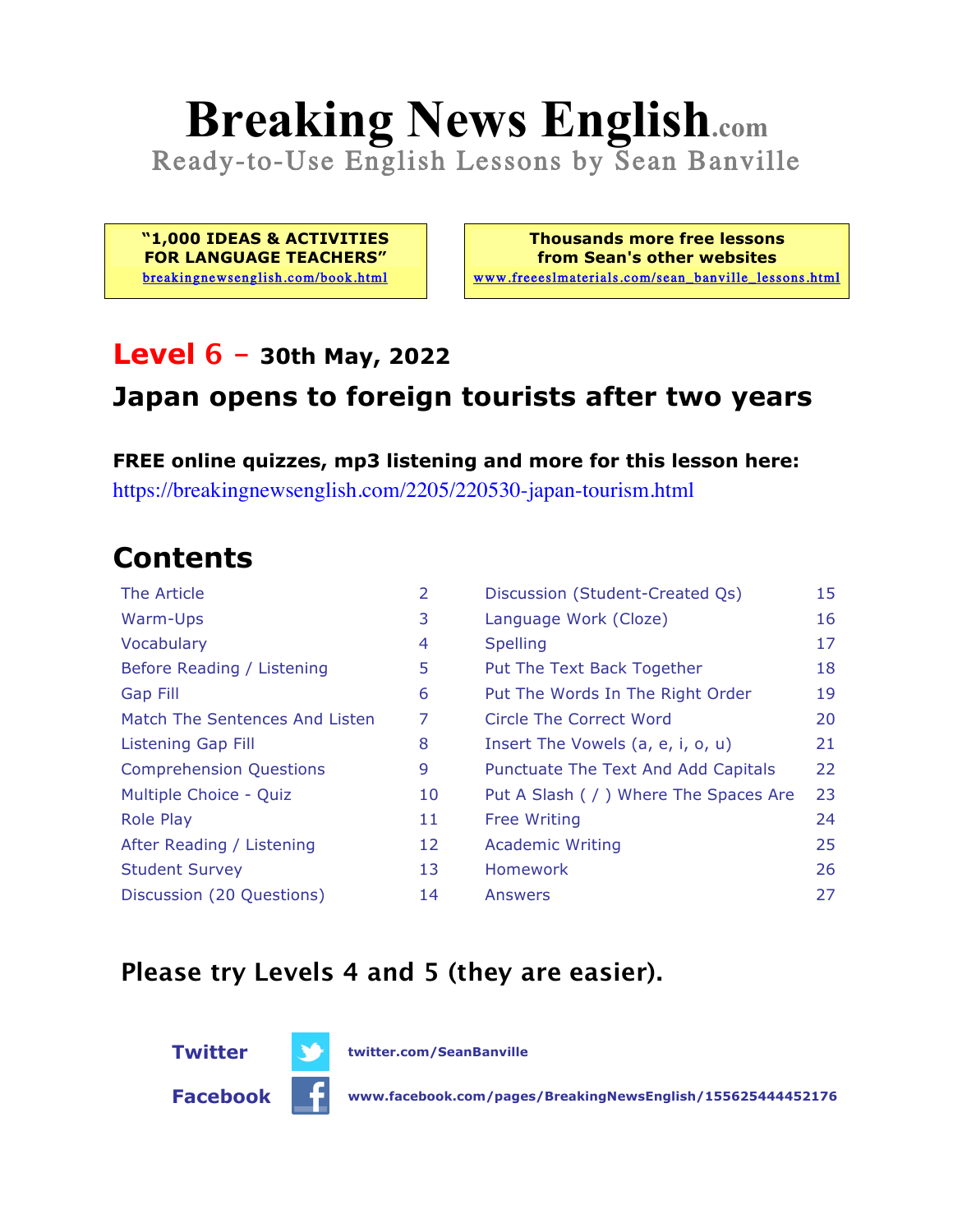### **THE ARTICLE**

From https://breakingnewsenglish.com/2205/220530-japan-tourism.html

 Japan will reopen to overseas tourists and end its two-year pandemic closure. The government has decided to allow tourists from 98 countries from June the 10th. However, the opening will be tightly controlled. Initially, only package tour groups will be allowed in. A daily cap of 20,000 arrivals has been set. Authorities will monitor their movements to track any spread of Covid-19. All visitors have to test negative for Covid before they travel to Japan. Some may have to undergo an additional test and quarantine for three days. Japan has among the strictest border controls of any country. Its self-imposed isolation has played a part in its relatively low number of coronavirus cases.

 Japan's change of stance is welcome news for its tourism industry, which has suffered heavily over the past two years. The number of overseas visitors has fallen by over 99 per cent since pre-pandemic days. Japan saw a record 32 million foreign visitors in 2019. It was on track to achieve its goal of 40 million in 2020. However, Covid caused the number of inbound tourists to plummet to just 250,000 in 2021. The president of the Japanese airline ANA said: "I hope the border controls are loosened at the same pace as in other G7 countries to revitalize the local economy." Japan's loosening of its entry restrictions is timely. Last week, the World Economic Forum ranked Japan highest on its list of global travel destinations.

Sources: https://english.**kyodonews.net**/news/2022/05/a51ff4ef039b-japan-tops-world-tourism-rankingdespite-covid-restrictions.html https://www.**bbc.com**/news/world-asia-61612599 https://www3.**nhk.or.jp**/nhkworld/en/news/backstories/2004/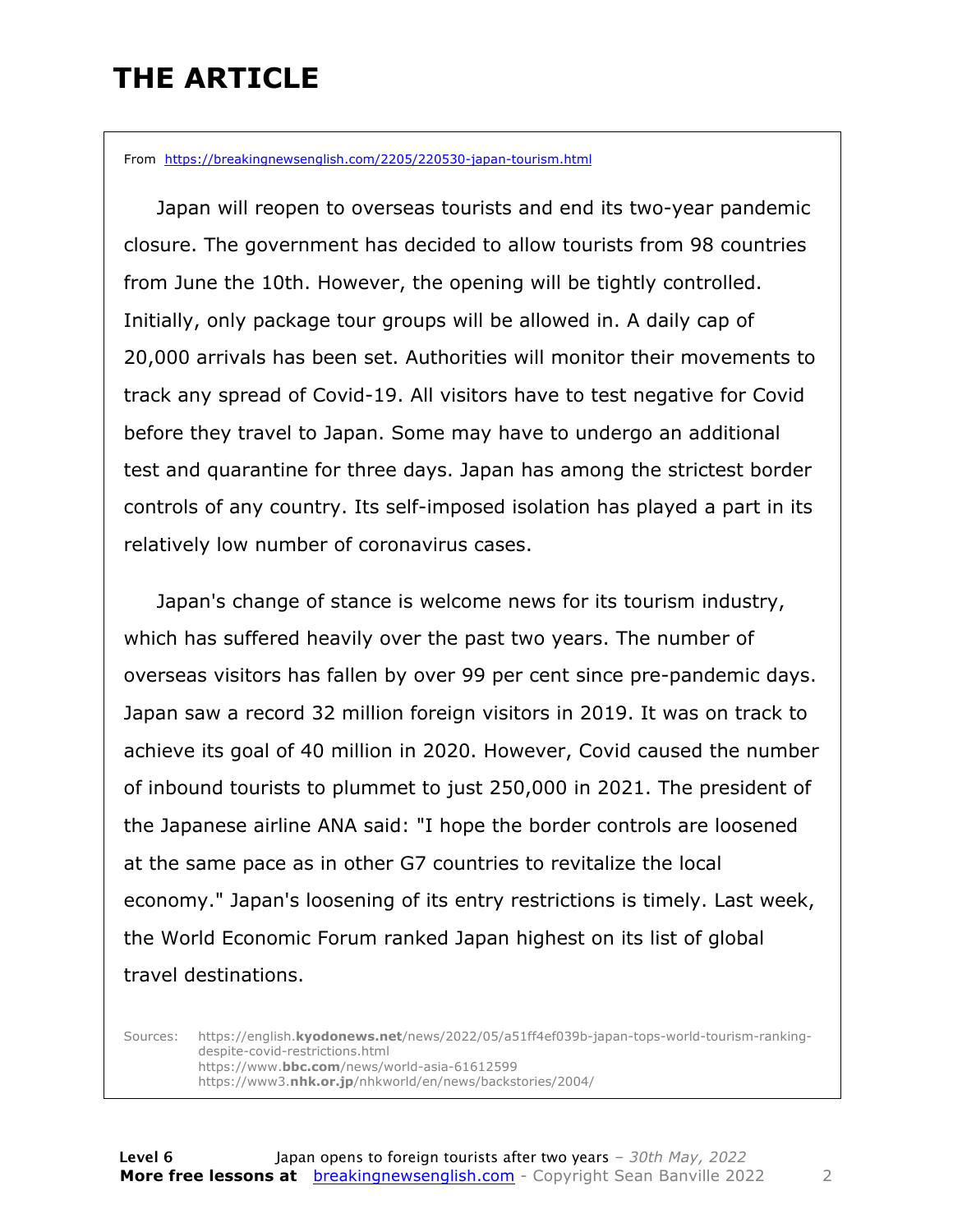#### **WARM-UPS**

**1. TOURISM:** Students walk around the class and talk to other students about tourism. Change partners often and share your findings.

**2. CHAT:** In pairs / groups, talk about these topics or words from the article. What will the article say about them? What can you say about these words and your life?

Japan / overseas / tourists / pandemic / package tour / arrivals / quarantine / border / stance / welcome news / industry / goal / president / airline / economy / destination

Have a chat about the topics you liked. Change topics and partners frequently.

**3. PACKAGE TOURS:** Students A **strongly** believe package tours are the best wayto travel; Students B **strongly** believe independent travel is better. Change partners again and talk about your conversations.

**4. JAPAN:** What do you know about these things? What do you think of them? Complete this table and share what you wrote with your partner(s). Change partners often.

|          | <b>What I Know</b> | <b>What I Think</b> |
|----------|--------------------|---------------------|
| Mt. Fuji |                    |                     |
| Sushi    |                    |                     |
| Bonsai   |                    |                     |
| Origami  |                    |                     |
| Karate   |                    |                     |
| Pokemon  |                    |                     |

**5. OVERSEAS:** Spend one minute writing down all of the different words you associate with the word "overseas". Share your words with your partner(s) and talk about them. Together, put the words into different categories.

**6. DESTINATIONS:** Rank these with your partner. Put the best travel destinations at the top. Change partners often and share your rankings.

- Japan
- India
- New Zealand
- Germany • Canada
- Belize

• Kenya

• Brazil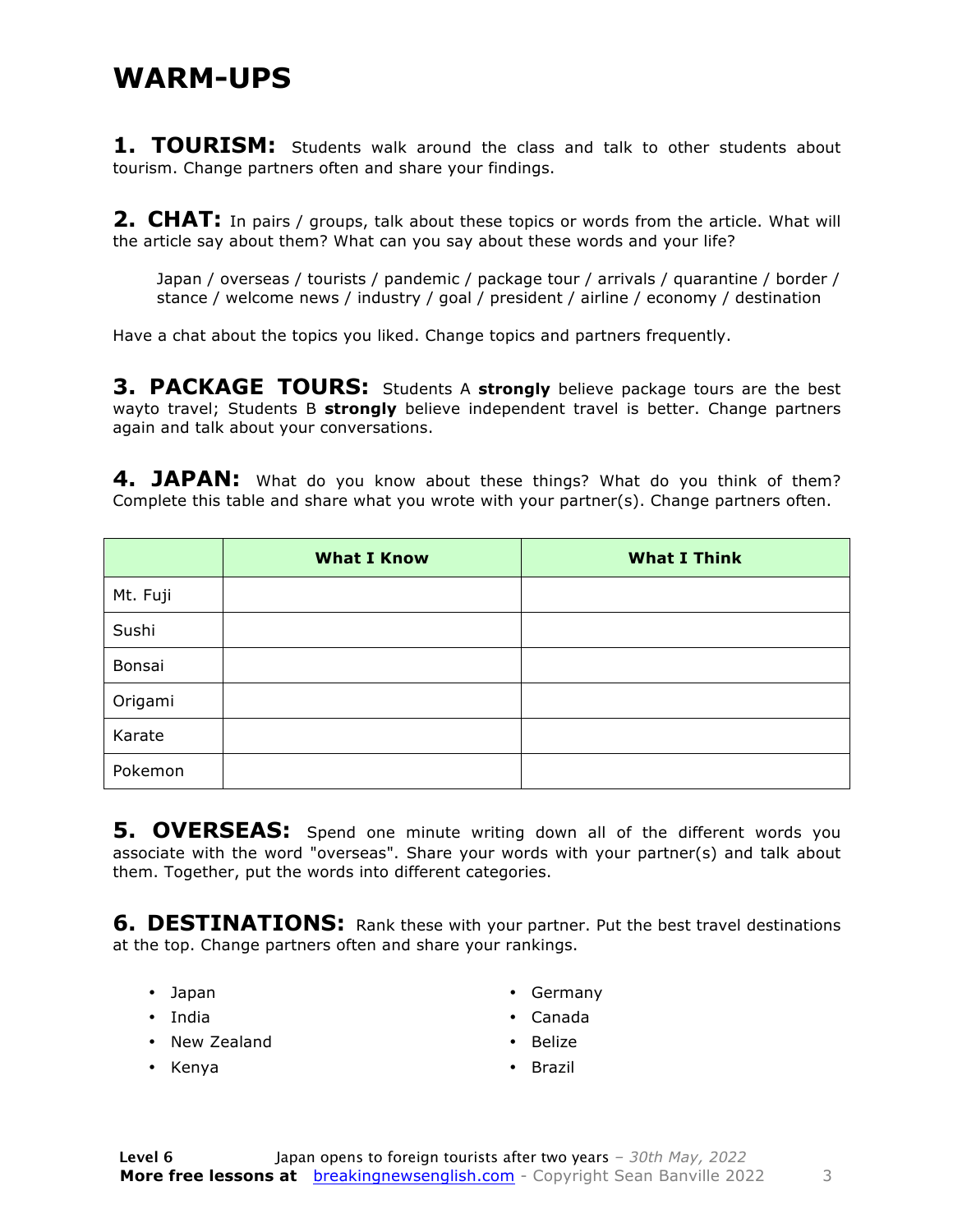### **VOCABULARY MATCHING**

#### **Paragraph 1**

| 1.  | closure     | a. | Experience or be subjected to something<br>that is usually annoying or bad.                                                 |  |  |  |
|-----|-------------|----|-----------------------------------------------------------------------------------------------------------------------------|--|--|--|
| 2.  | initially   | b. | An upper limit put on something.                                                                                            |  |  |  |
| 3.  | cap         | c. | At first.                                                                                                                   |  |  |  |
| 4.  | set         | d. | The process or fact of being totally alone.                                                                                 |  |  |  |
| 5.  | undergo     | e. | An act or process of closing a border or<br>frontier.                                                                       |  |  |  |
| 6.  | quarantine  | f. | Decide on and announce.                                                                                                     |  |  |  |
| 7.  | isolation   | g. | A period or place of isolation in which people<br>who have been exposed to infectious or<br>contagious diseases are placed. |  |  |  |
|     | Paragraph 2 |    |                                                                                                                             |  |  |  |
| 8.  | stance      | h. | Following a course that is likely to achieve<br>what is required.                                                           |  |  |  |
| 9.  | on track    | i. | Give something new life and vitality.                                                                                       |  |  |  |
| 10. | plummet     | j. | Done or happening at a favourable or useful<br>time.                                                                        |  |  |  |

- 11. pace  $k$ . Fall or drop straight down at high speed.
- 12. revitalize **l.** Limits or controls on someone or something.
- 13. restrictions m. The speed or rate at which something happens or develops.
- 14. timely **n.** The attitude of a person or organization towards something.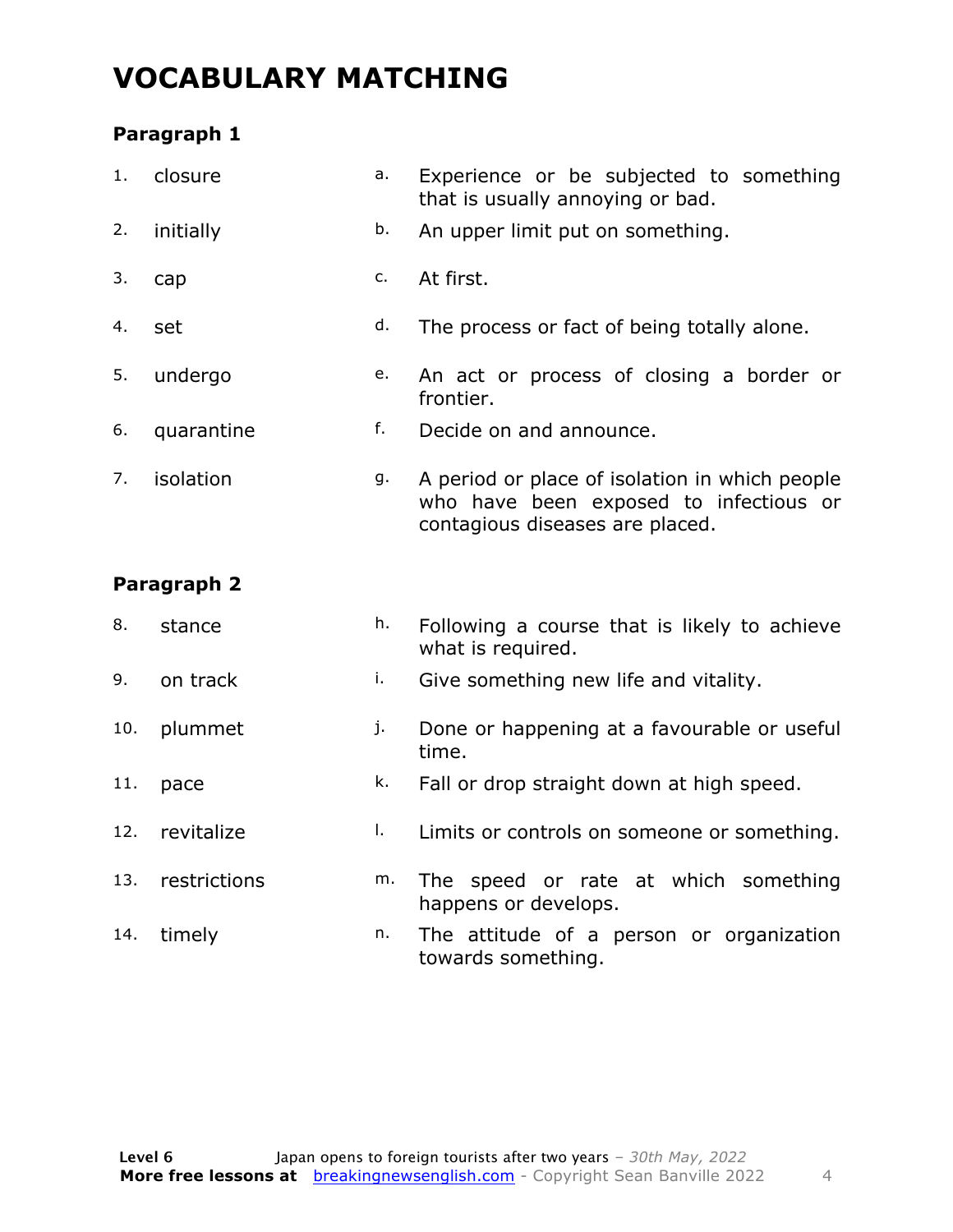### **BEFORE READING / LISTENING**

From https://breakingnewsenglish.com/2205/220530-japan-tourism.html

#### **1. TRUE / FALSE:** Read the headline. Guess if a-h below are true (T) or false (F).

- 1. Japan closed its borders to overseas tourists around two years ago. **T / F**
- 2. Japan will allow in tourists from 98 countries. **T / F**
- 3. All visitors to Japan will have to quarantine for three days. **T / F**
- 4. Japan has the strictest border controls of any nation in the world. **T / F**
- 5. The number of foreign tourists visiting Japan fell by more than 99%. **T / F**
- 6. Over 40 million tourists visited Japan in 2020. **T / F**
- 7. Japan saw just a quarter-of-a-million visitors in 2021. **T / F**
- 8. The World Economic Forum ranked Japan as the top tourist destination. **T / F**

#### **2. SYNONYM MATCH:** (The words in **bold** are from the news article.)

- **1. end**
- **2. tightly**
- **3. cap**
- **4. spread**
- **5. relatively**
- **6. stance**
- **7. suffered**
- **8. goal**
- **9. plummet**
- **10. restrictions**
- a. objective
- b. limit
- c. comparatively
- d. been damaged
- e. limitations
- f. strictly
- g. plunge
- h. draw to a close
- i. position
- j. expansion

#### **3. PHRASE MATCH:** (Sometimes more than one choice is possible.)

- 1. end its two-year pandemic
- 2. package
- 3. Authorities will monitor their movements to
- 4. quarantine
- 5. played a part in its relatively
- 6. Japan's change of stance
- 7. on track
- 8. revitalize
- 9. Japan's loosening of its entry restrictions
- 10. its list of global travel
- a. is timely
- b. low number
- c. is welcome news
- d. the local economy
- e. track any spread
- f. to achieve its goal
- g. closure
- h. destinations
- i. for three days
- j. tour groups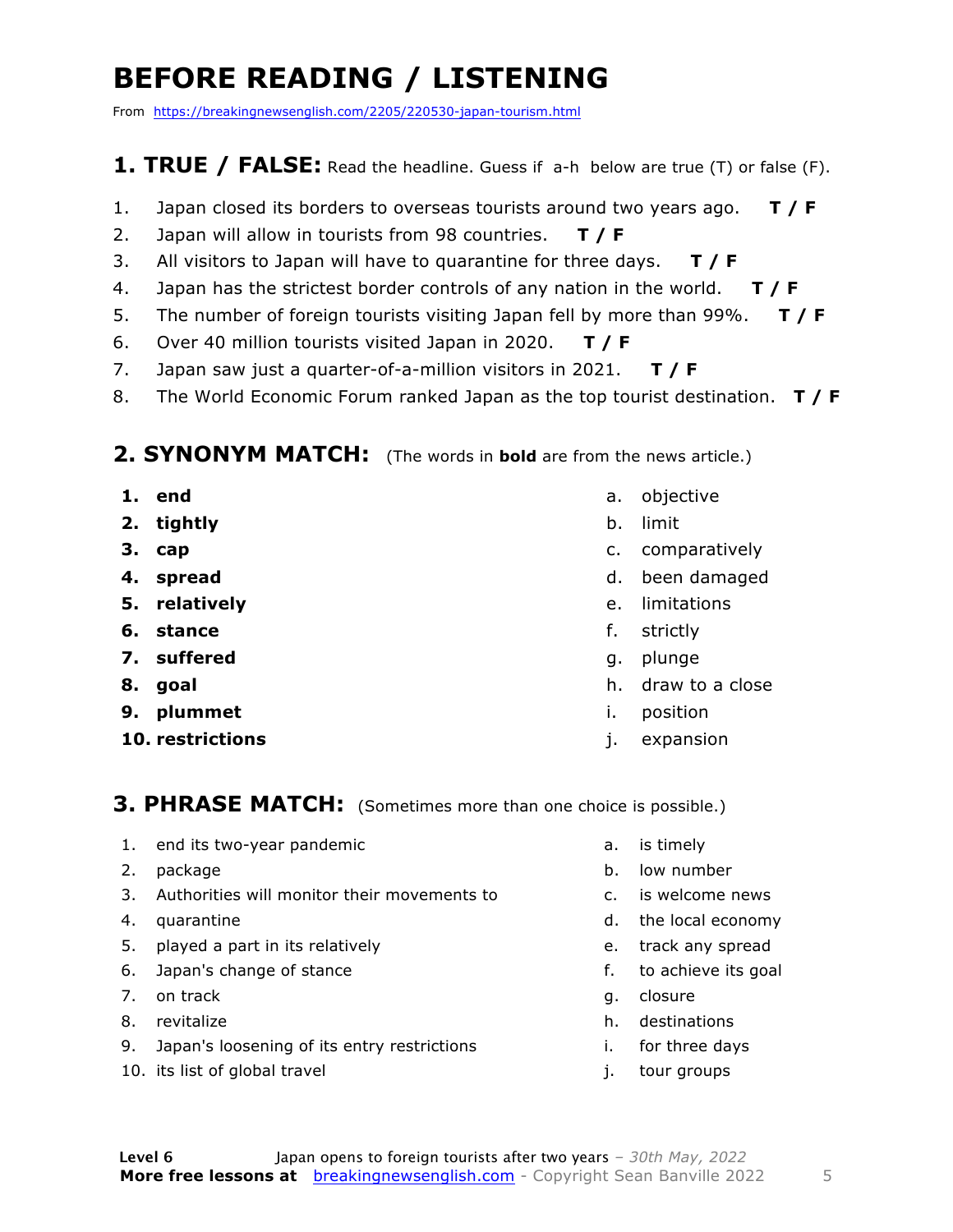### **GAP FILL**

From https://breakingnewsenglish.com/2205/220530-japan-tourism.html

| Japan will reopen to overseas tourists and end its two-year                 | package    |
|-----------------------------------------------------------------------------|------------|
| pandemic (1) _______________________. The government has decided to         | negative   |
| allow tourists from 98 countries from June the 10th. However, the           | closure    |
| opening will be (2) _____________________ controlled. Initially, only       |            |
| (3) _______________________ tour groups will be allowed in. A daily cap     | track      |
| of 20,000 arrivals has been set. Authorities will monitor their             | strictest  |
| movements to (4) ______________________ any spread of Covid-19. All         | tightly    |
| visitors have to test $(5)$ _________________________ for Covid before they | imposed    |
| travel to Japan. Some may have to undergo an additional test and            | quarantine |
|                                                                             |            |
| (7) ________________________ border controls of any country. Its self-      |            |
| $(8)$ _____________________ isolation has played a part in its relatively   |            |
| low number of coronavirus cases.                                            |            |

| Japan's change of (9) ______________________ is welcome news for its       |              | heavily |
|----------------------------------------------------------------------------|--------------|---------|
| tourism industry, which has suffered (10) _______________________ over     |              | achieve |
| the past two years. The number of overseas visitors has fallen by          | destinations |         |
| over 99 per cent since pre-pandemic days. Japan saw a                      |              |         |
|                                                                            |              | pace    |
| on track to $(12)$ _______________________ its goal of 40 million in 2020. |              | record  |
|                                                                            |              | timely  |
| tourists to plummet to just 250,000 in 2021. The president of the          |              | stance  |
| Japanese airline ANA said: "I hope the border controls are                 |              | inbound |
| loosened at the same (14) _______________________ as in other G7           |              |         |
| countries to revitalize the local economy." Japan's loosening of its       |              |         |
| entry restrictions is (15) ______________________. Last week, the World    |              |         |
| Economic Forum ranked Japan highest on its list of global travel           |              |         |
|                                                                            |              |         |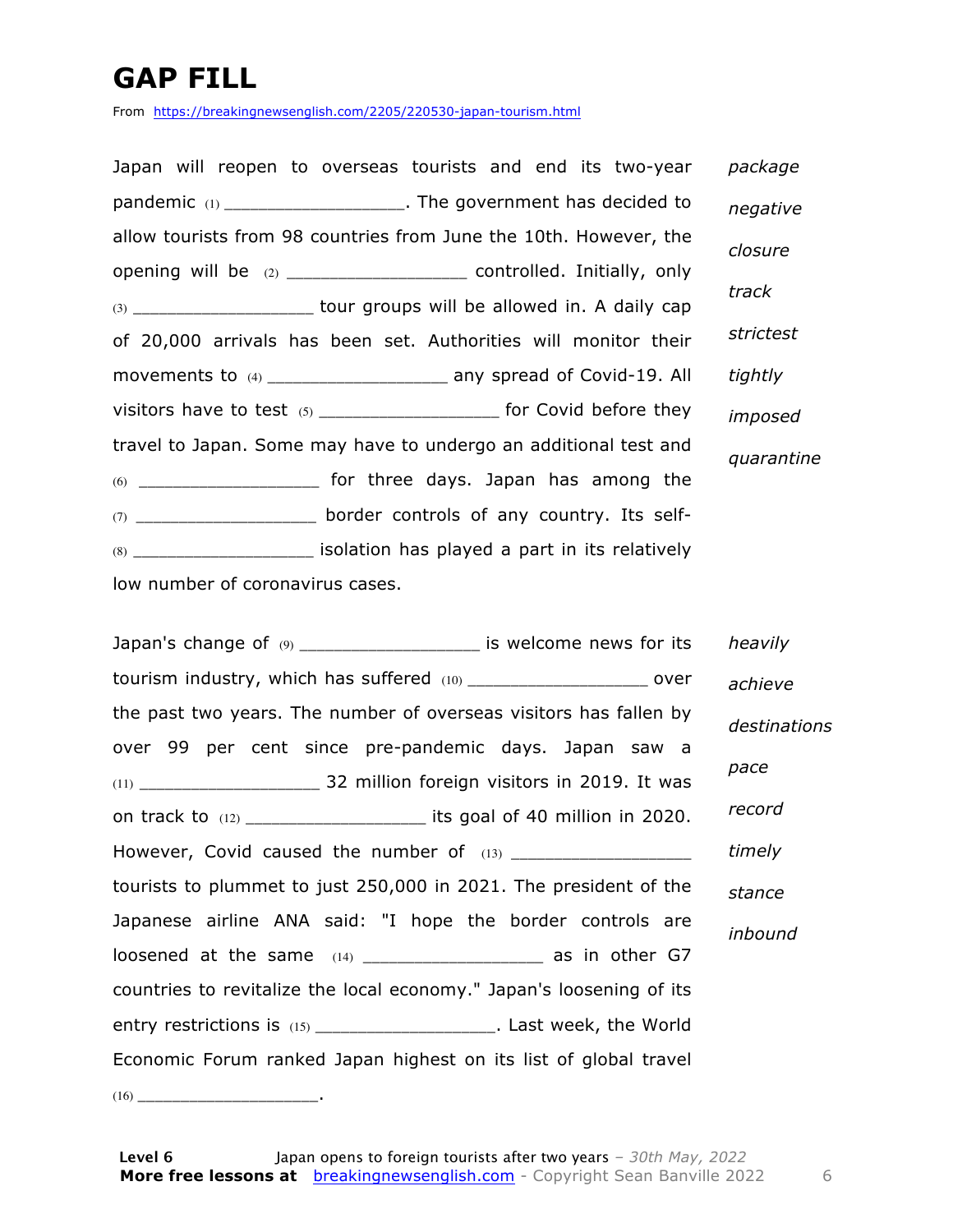#### **LISTENING – Guess the answers. Listen to check.**

From https://breakingnewsenglish.com/2205/220530-japan-tourism.html

| 1) Japan will reopen to overseas tourists and end its two-                        |
|-----------------------------------------------------------------------------------|
| a. year pandemic close your                                                       |
| b. year pandemic close sure                                                       |
| c. year pandemic closure                                                          |
| d. year pandemic clothes sure                                                     |
| 2) A daily cap of 20,000 arrivals _______                                         |
| a. has been let                                                                   |
| b. has been set                                                                   |
| c. has been met                                                                   |
| d. has been bet                                                                   |
| 3) Authorities will monitor their movements to track any ______                   |
| a. spread off Covid-19                                                            |
| b. spreads of Covid-19                                                            |
| c. spread of Covid-19                                                             |
| d. spared of Covid-19                                                             |
| 4) Some may have to undergo an additional _______                                 |
| a. test and quarantine                                                            |
| b. test and quarantines                                                           |
| c. test and quarry on time                                                        |
| d. test and quarrel any time                                                      |
| 5) Its self-imposed isolation has ______                                          |
| a. played a part                                                                  |
| b. play dab art                                                                   |
| c. played apart                                                                   |
| d. play depart                                                                    |
| 6) Japan's change of stance is welcome news for _______                           |
| a. its tourism industrial                                                         |
| b. its tourism in dust try                                                        |
| c. its tourism in dust tree                                                       |
| d. its tourism industry                                                           |
| 7) The number of overseas visitors has fallen by over 99 per cent since           |
| a. pre-pandemic daze                                                              |
| b. pre-pandemic daily                                                             |
| c. pre-pandemic days                                                              |
| d. pre-pandemic day                                                               |
| 8) foreign visitors in 2019. It was on track to ______                            |
| a. achieve its goal                                                               |
| b. achieve that's goal                                                            |
| c. achieve vet's goal                                                             |
| d. achieves a goal                                                                |
| 9) However, Covid caused the number of inbound ______                             |
| a. tourists too plummet                                                           |
| b. tourists to plum mitt                                                          |
| c. tourists to plummet                                                            |
| d. tourists to plum might                                                         |
| 10) Japanese airline ANA said: "I hope the border controls are loosened at ______ |
| a. the same pace                                                                  |
| b. the same space                                                                 |

- c. the same apace
- d. the same place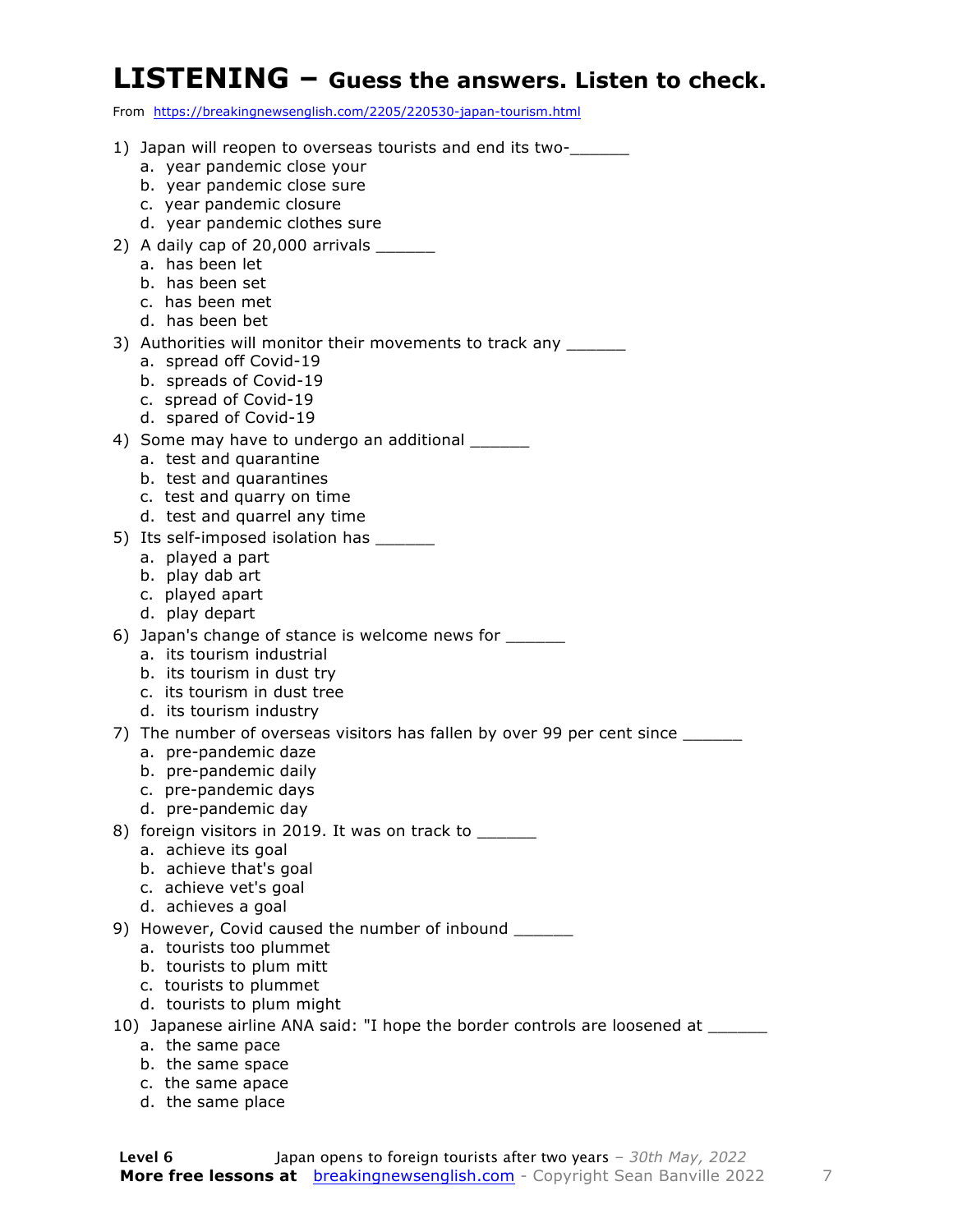#### **LISTENING – Listen and fill in the gaps**

From https://breakingnewsenglish.com/2205/220530-japan-tourism.html

Japan will reopen to overseas tourists and end its (1) \_\_\_\_\_\_\_\_\_\_\_\_\_\_\_\_\_\_\_\_. The government has decided to allow tourists from 98 countries from June the 10th. However, the opening will (2) \_\_\_\_\_\_\_\_\_\_\_\_\_\_\_\_\_\_\_\_. Initially, only package tour groups will be allowed in. A (3) \_\_\_\_\_\_\_\_\_\_\_\_\_\_\_\_\_\_\_\_ 20,000 arrivals has been set. Authorities will monitor their movements to  $(4)$   $(4)$ Covid-19. All visitors have to test negative for Covid before they travel to Japan. Some may have (5) \_\_\_\_\_\_\_\_\_\_\_\_\_\_\_\_\_\_\_\_\_\_\_\_\_\_\_\_\_\_\_\_\_ additional test and quarantine for three days. Japan has among the strictest border controls of any country. Its self-imposed isolation has played a part in (6) \_\_\_\_\_\_\_\_\_\_\_\_\_\_\_\_\_\_\_\_ number of coronavirus cases.

Japan's (7) \_\_\_\_\_\_\_\_\_\_\_\_\_\_\_\_\_\_\_\_\_\_\_\_\_\_ is welcome news for its tourism industry, which has suffered heavily over the past two years. The number of overseas visitors has fallen by over 99 per cent (8) \_\_\_\_\_\_\_\_\_\_\_\_\_\_\_\_\_\_\_\_\_\_\_\_\_. Japan saw a record 32 million foreign visitors in 2019. It was on track to achieve its goal of 40 million in 2020. However, Covid caused the (9) \_\_\_\_\_\_\_\_\_\_\_\_\_\_\_\_\_\_\_\_ tourists (10) \_\_\_\_\_\_\_\_\_\_\_\_\_\_\_\_\_\_\_\_ just 250,000 in 2021. The president of the Japanese airline ANA said: "I hope the border controls (11) \_\_\_\_\_\_\_\_\_\_\_\_\_\_\_\_\_\_\_\_ the same pace as in other G7 countries to revitalize the local economy." Japan's loosening of (12) \_\_\_\_\_\_\_\_\_\_\_\_\_\_\_\_\_\_\_\_ is timely. Last week, the World Economic Forum ranked Japan highest on its list of global travel destinations.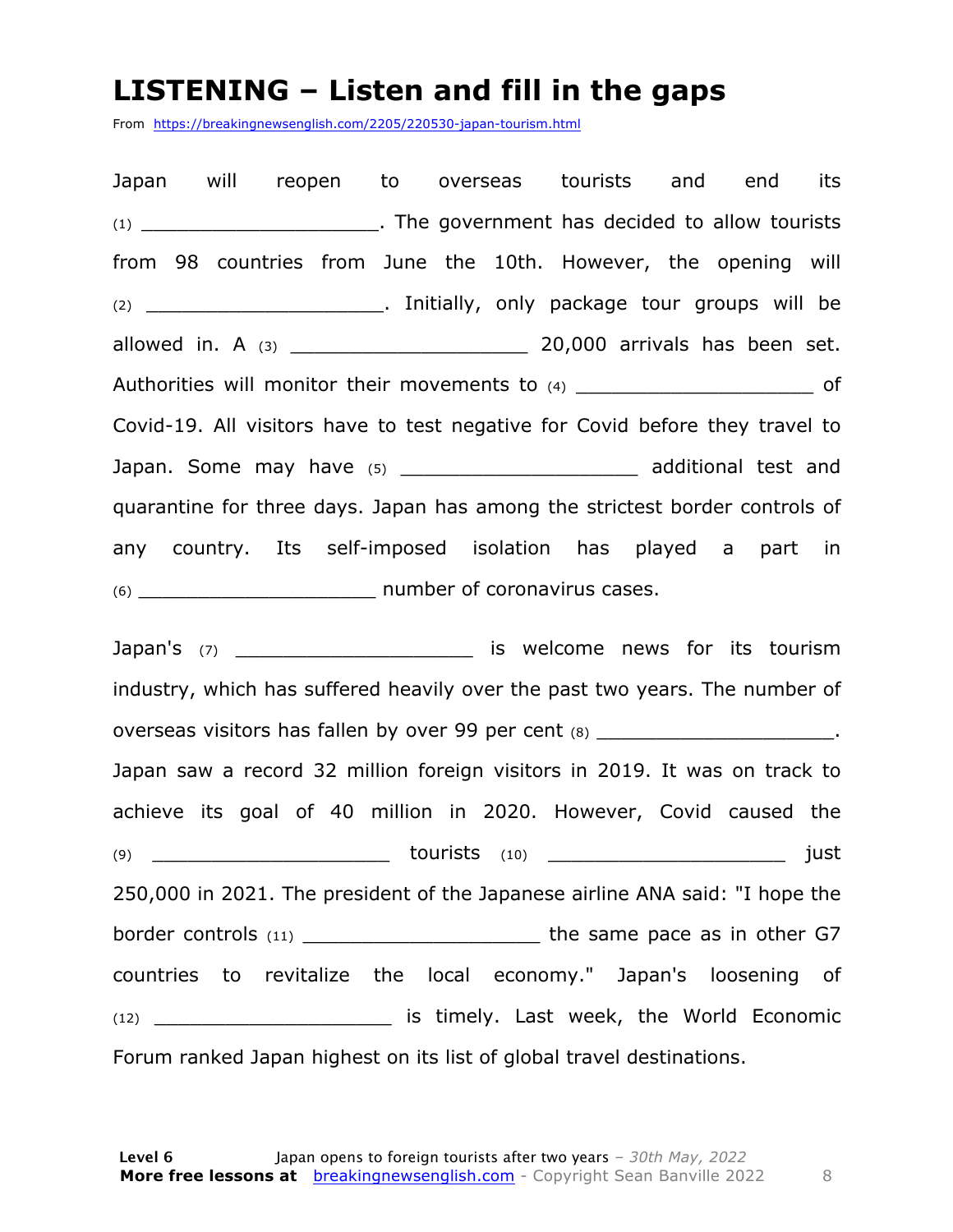### **COMPREHENSION QUESTIONS**

From https://breakingnewsenglish.com/2205/220530-japan-tourism.html

- 1. When will Japan open up to tourists from 98 countries?
- 2. What is the daily cap Japan has set on visitor numbers?
- 3. What will authorities monitor?
- 4. What might some people need to do besides have a covid test?
- 5. What has played a part in Japan's relatively low coronavirus numbers?
- 6. What is welcome news for Japan's tourism industry?
- 7. By how much did visitor numbers to Japan fall in the past two years?
- 8. What was Japan's target for tourist numbers in 2020?
- 9. What does an airline boss hope will be revitalized?
- 10. Who ranked Japan as its top tourist destination?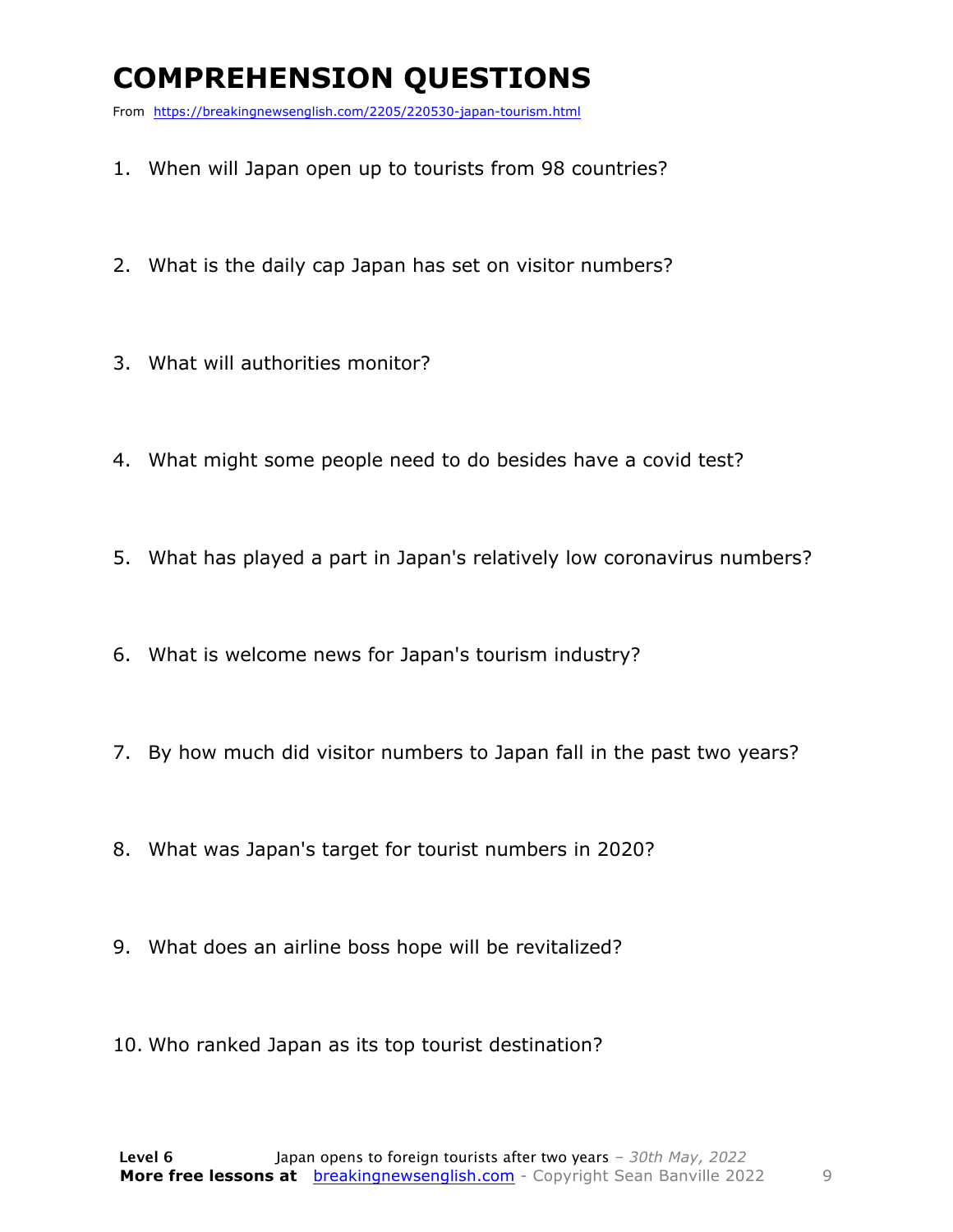### **MULTIPLE CHOICE - QUIZ**

From https://breakingnewsenglish.com/2205/220530-japan-tourism.html

- 1) When will Japan open up to
- tourists from 98 countries?
- a) July 10
- b) June 10
- c) July 20
- d) June 20

2) What is the daily cap Japan has set on visitor numbers?

- a) 15,000
- b) 25,000
- c) 20,000
- d) 30,000
- 3) What will authorities monitor?
- a) passports
- b) new strains of covid
- c) monkeypox
- d) the movement of tourists
- 4) What might some people need to
- do besides have a covid test?
- a) say where they will stay
- b) quarantine
- c) complete a questionnaire
- d) download an app
- 5) What has played a part in

Japan's relatively low coronavirus numbers?

- a) its self-imposed isolation
- b) the weather
- c) masks
- d) lockdowns

6) What is welcome news for Japan's tourism industry?

- a) Japan's change of stance
- b) no masks
- c) the Internet
- d) a rise in global tourism
- 7) By how much did visitor numbers
- to Japan fall in the past two years?
- a) just less than 99%
- b) by around 99%
- c) exactly 99%
- d) by more than 99%
- 8) What was Japan's target for tourist numbers in 2020?
- a) 30 million
- b) 60 million
- c) 40 million
- d) 50 million

9) What does an airline boss hope will be revitalized?

- a) air travel
- b) tourist sites
- c) the mask industry
- d) the local economy

10) Who ranked Japan as its top tourist destination?

- a) Japan's government
- b) the World Economic Forum
- c) the United Nations
- d) Trip Advisor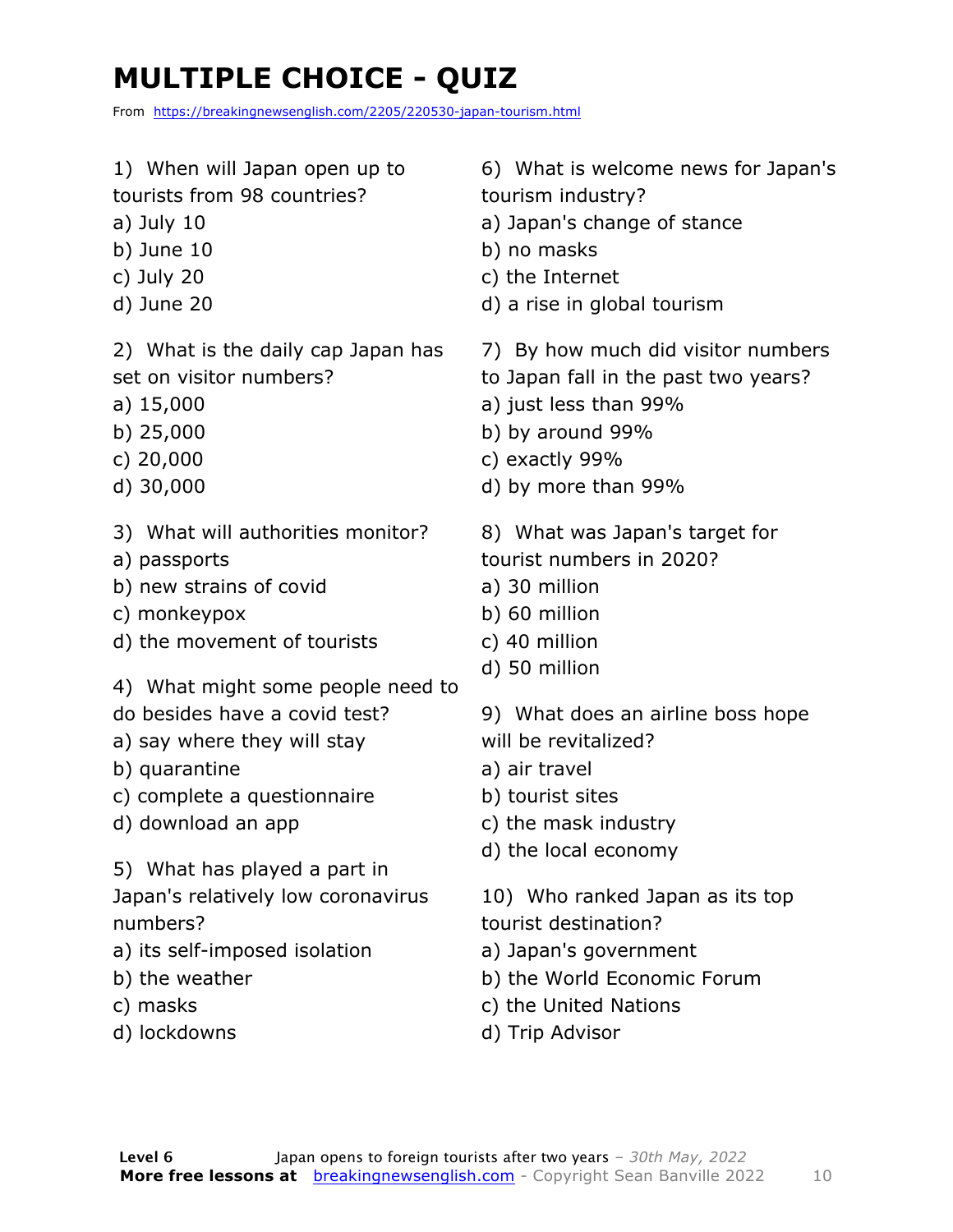### **ROLE PLAY**

From https://breakingnewsenglish.com/2205/220530-japan-tourism.html

#### **Role A – Japan**

You think Japan is the best travel destination. Tell the others three reasons why. Tell them what is wrong with their destinations. Also, tell the others which is the least attractive of these (and why): Kenya, Canada or Brazil.

#### **Role B – Kenya**

You think Kenya is the best travel destination. Tell the others three reasons why. Tell them what is wrong with their destinations. Also, tell the others which is the least attractive of these (and why): Japan, Canada or Brazil.

#### **Role C – Canada**

You think Canada is the best travel destination. Tell the others three reasons why. Tell them what is wrong with their destinations. Also, tell the others which is the least attractive of these (and why): Kenya, Japan or Brazil.

#### **Role D – Brazil**

You think Brazil is the best travel destination. Tell the others three reasons why. Tell them what is wrong with their destinations. Also, tell the others which is the least attractive of these (and why): Kenya, Canada or Japan.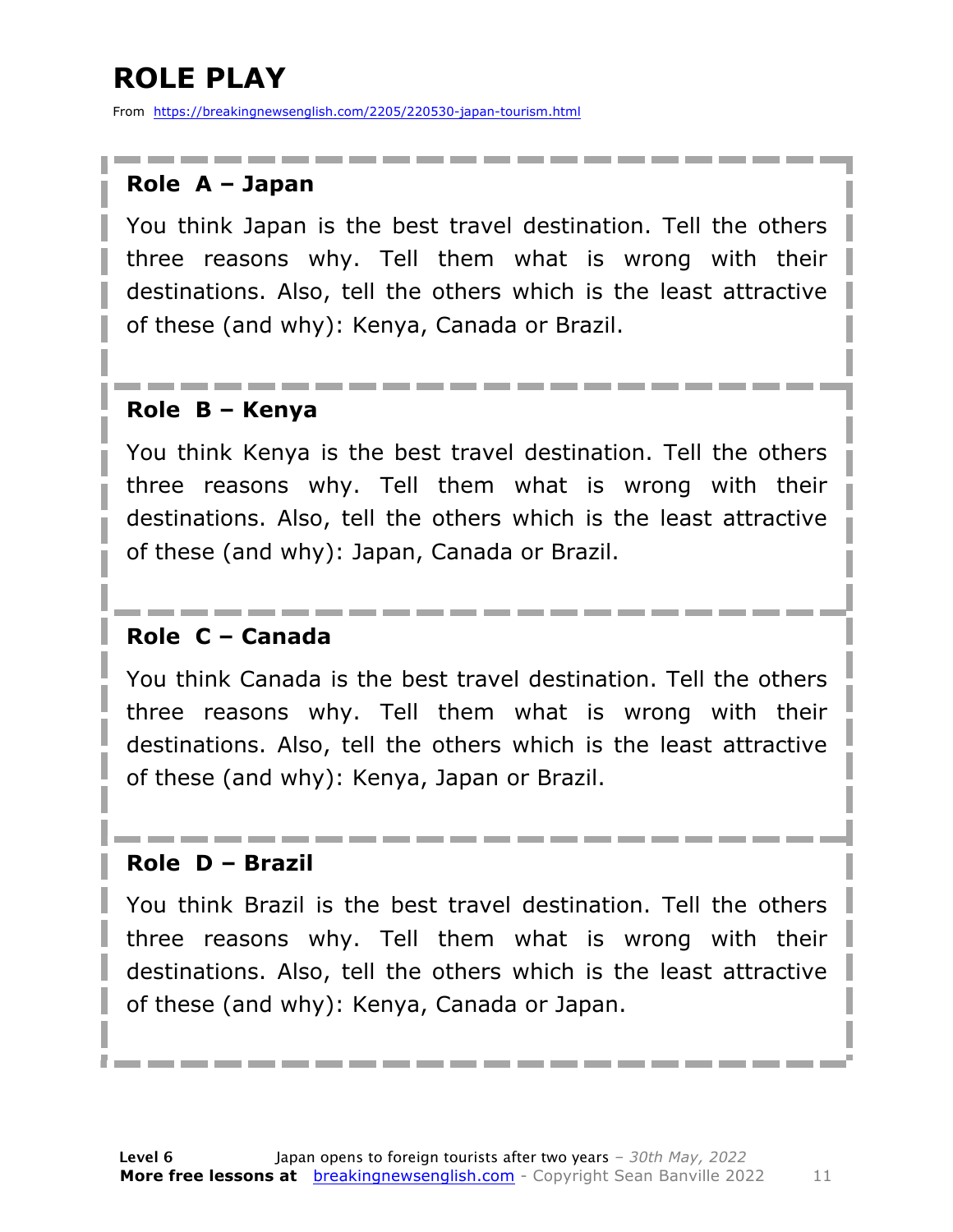## **AFTER READING / LISTENING**

From https://breakingnewsenglish.com/2205/220530-japan-tourism.html

**1. WORD SEARCH:** Look in your dictionary / computer to find collocates, other meanings, information, synonyms … for the words 'Japan' and 'tourist'.

| <b>Japan</b> | tourist |
|--------------|---------|
|              |         |
|              |         |
|              |         |

- Share your findings with your partners.
- Make questions using the words you found.
- Ask your partner / group your questions.

2. **ARTICLE OUESTIONS:** Look back at the article and write down some questions you would like to ask the class about the text.

- Share your questions with other classmates / groups.
- Ask your partner / group your questions.

**3. GAP FILL:** In pairs / groups, compare your answers to this exercise. Check your answers. Talk about the words from the activity. Were they new, interesting, worth learning…?

**4. VOCABULARY:** Circle any words you do not understand. In groups, pool unknown words and use dictionaries to find their meanings.

**5. TEST EACH OTHER:** Look at the words below. With your partner, try to recall how they were used in the text:

| end         | welcome         |
|-------------|-----------------|
| $\bullet$   | $\bullet$       |
| • tightly   | $\cdot$ 99      |
| $\cdot$ cap | $\cdot$ 40      |
| • negative  | $\cdot$ 250,000 |
| • three     | $\cdot$ G7      |
| part        | • highest       |
|             |                 |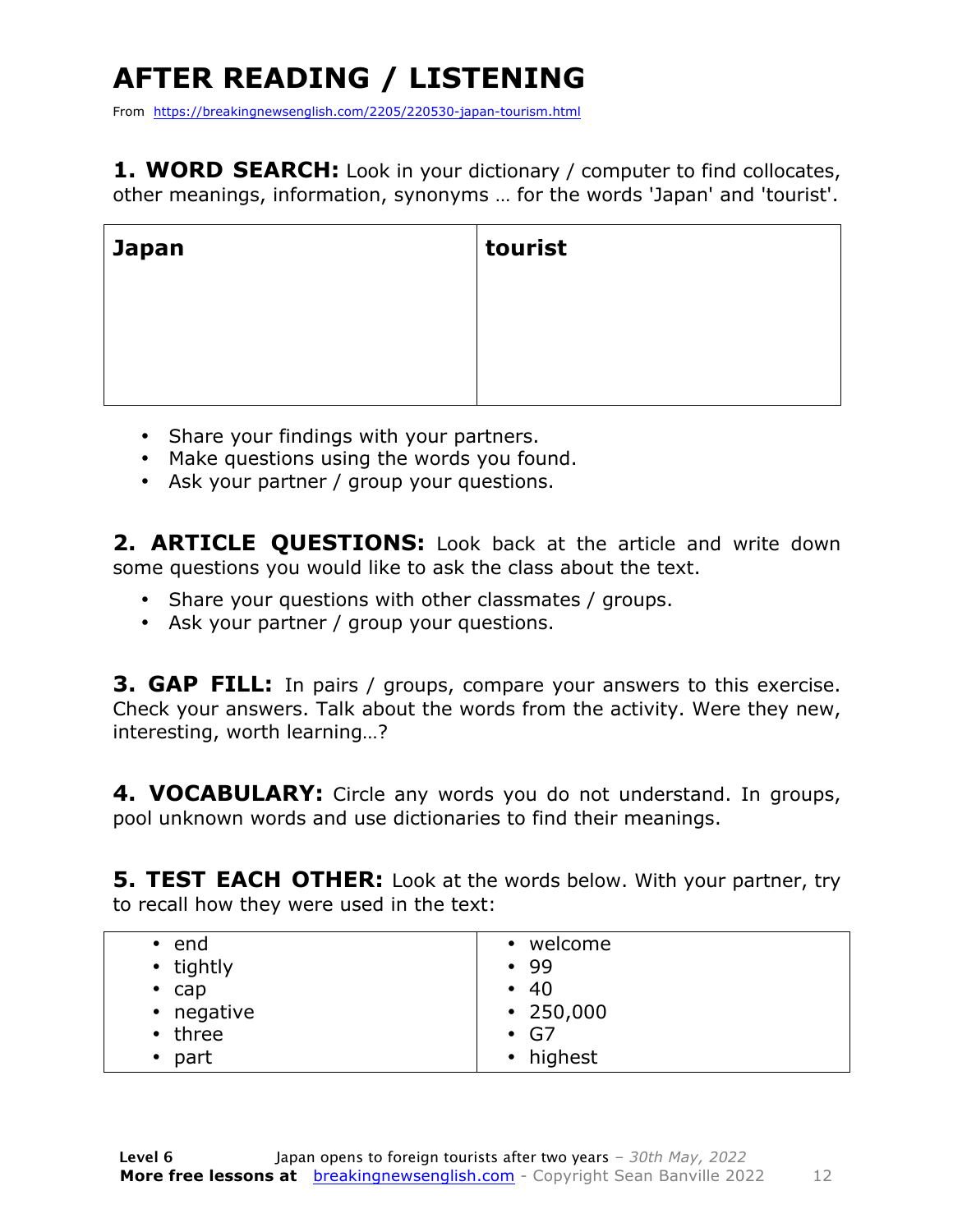### **TOURISM SURVEY**

From https://breakingnewsenglish.com/2205/220530-japan-tourism.html

Write five GOOD questions about tourism in the table. Do this in pairs. Each student must write the questions on his / her own paper.

When you have finished, interview other students. Write down their answers.

|      | STUDENT 1 | STUDENT 2 | STUDENT 3 |
|------|-----------|-----------|-----------|
| Q.1. |           |           |           |
| Q.2. |           |           |           |
| Q.3. |           |           |           |
| Q.4. |           |           |           |
| Q.5. |           |           |           |

- Now return to your original partner and share and talk about what you found out. Change partners often.
- Make mini-presentations to other groups on your findings.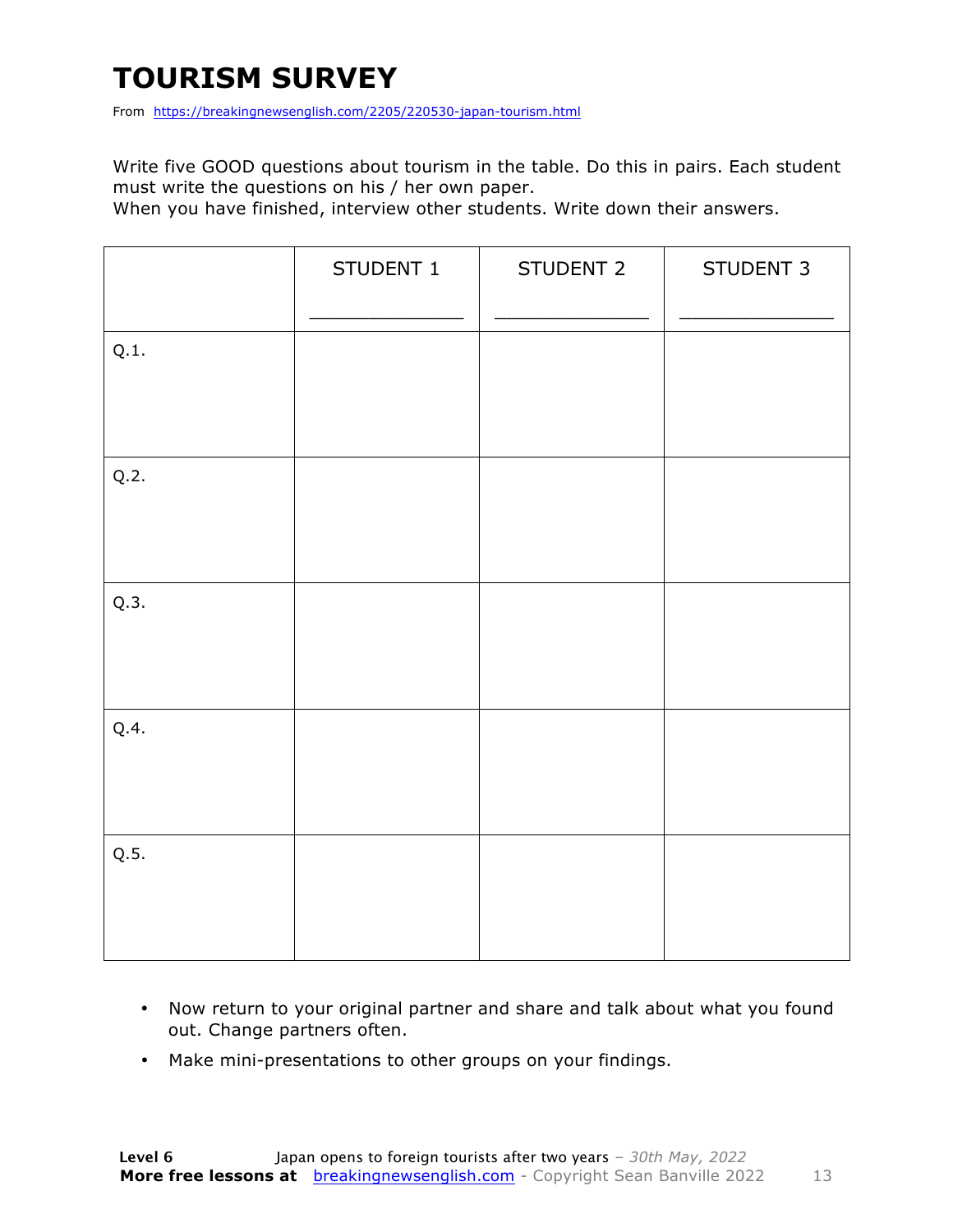### **TOURISM DISCUSSION**

STUDENT A's QUESTIONS (Do not show these to student B)

- 1. What did you think when you read the headline?
- 2. What images are in your mind when you hear the word 'Japan'?
- 3. What do you know about Japan?
- 4. What is Japan like as a travel destination?
- 5. What places in Japan would you really like to visit?
- 6. How did your country do during Covid?
- 7. Why did Japan have relatively fewer coronavirus cases?
- 8. Was Japan right to close to tourists for two years?
- 9. Is it better to travel as part of a package tour or as a solo traveller?
- 10. How do you feel about international travel now?

*Japan opens to foreign tourists after two years – 30th May, 2022* Thousands more free lessons at breakingnewsenglish.com

-----------------------------------------------------------------------------

### **TOURISM DISCUSSION**

STUDENT B's QUESTIONS (Do not show these to student A)

- 11. Did you like reading this article? Why/not?
- 12. What do you think of when you hear the word 'tourism'?
- 13. What do you think about what you read?
- 14. What's your country like for tourism?
- 15. What are the benefits of having no overseas visitors?
- 16. What are the benefits of international tourism?
- 17. Is it better to travel domestically rather than internationally?
- 18. What do you think of foreign tourists who come to your country?
- 19. What do you think is the best global travel destination?
- 20. What questions would you like to ask a hotelier in Japan?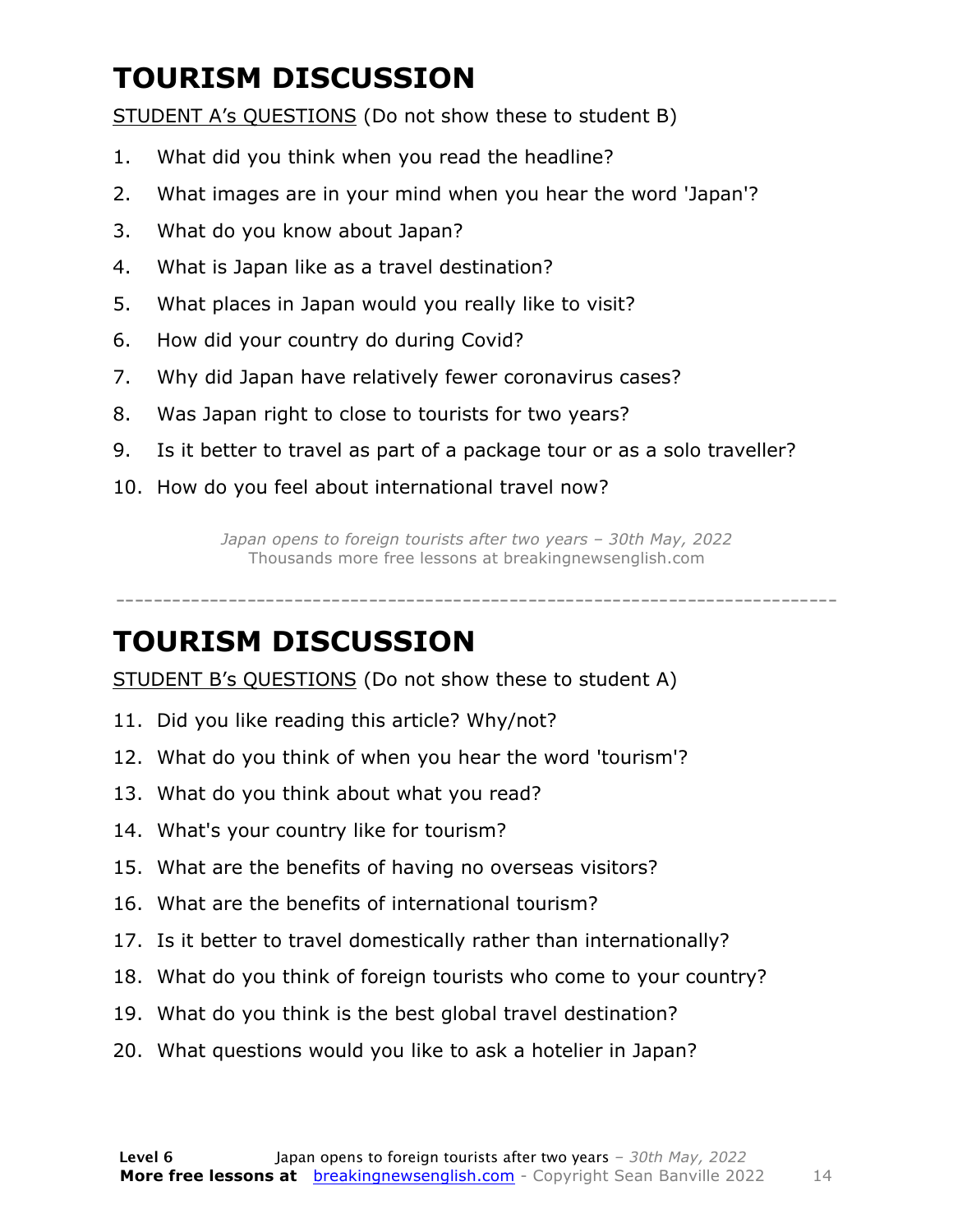### **DISCUSSION (Write your own questions)**

STUDENT A's QUESTIONS (Do not show these to student B)

| 1. |                                          |
|----|------------------------------------------|
|    |                                          |
| 2. |                                          |
|    |                                          |
| 3. |                                          |
|    |                                          |
| 4. |                                          |
|    |                                          |
| 5. |                                          |
|    |                                          |
| 6. |                                          |
|    | Copyright © breakingnewsenglish.com 2022 |

### **DISCUSSION (Write your own questions)**

STUDENT B's QUESTIONS (Do not show these to student A)

| 1. | <u> Alexandria de la contrada de la contrada de la contrada de la contrada de la contrada de la contrada de la c</u> |  |  |
|----|----------------------------------------------------------------------------------------------------------------------|--|--|
|    |                                                                                                                      |  |  |
| 2. |                                                                                                                      |  |  |
| 3. |                                                                                                                      |  |  |
|    |                                                                                                                      |  |  |
| 4. |                                                                                                                      |  |  |
| 5. |                                                                                                                      |  |  |
|    |                                                                                                                      |  |  |
| 6. |                                                                                                                      |  |  |

15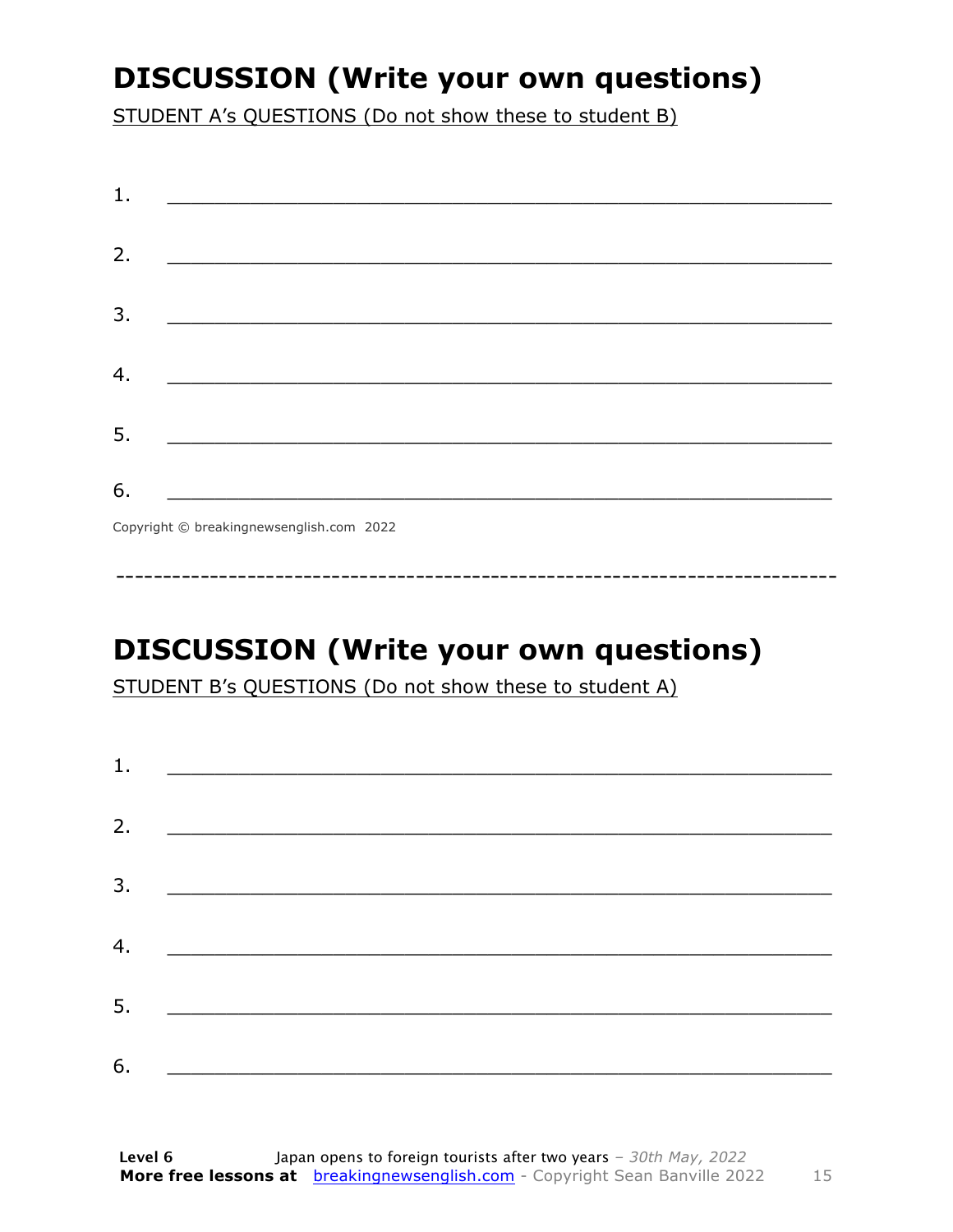### **LANGUAGE - CLOZE**

From https://breakingnewsenglish.com/2205/220530-japan-tourism.html

Japan will reopen to overseas tourists and end its two-year pandemic  $(1)$  . The government has decided to allow tourists from 98 countries from June the 10th. However, the (2) \_\_\_\_ will be tightly controlled. Initially, only package tour groups will be allowed in. A daily  $(3)$  \_\_\_\_ of 20,000 arrivals has been set. Authorities will monitor their movements to track any spread of Covid-19. All visitors have to  $(4)$  negative for Covid before they travel to Japan. Some may have to  $(5)$ an additional test and quarantine for three days. Japan has among the strictest border controls of any country. Its self-(6) \_\_\_\_\_ isolation has played a part in its relatively low number of coronavirus cases.

Japan's change of  $(7)$  \_\_\_\_\_ is welcome news for its tourism industry, which has suffered heavily over the past two years. The number of overseas visitors has fallen by over 99 per cent since pre-pandemic days. Japan saw a record 32 million foreign visitors in 2019. It was (8) \_\_\_\_\_ track to achieve its goal of 40 million in 2020. However, Covid caused the number of inbound tourists to (9) \_\_\_\_ to just 250,000 in 2021. The president of the Japanese airline ANA said: "I hope the border controls are loosened at the same (10) \_\_\_\_ as in other G7 countries to revitalize the local economy." Japan's loosening of its entry restrictions is (11) \_\_\_\_\_. Last week, the World Economic Forum ranked Japan highest (12) its list of global travel destinations.

#### **Put the correct words from the table below in the above article.**

| 1.  | (a) | closet   | (b) | enclosure | (c) | closure   | (d) | closing  |
|-----|-----|----------|-----|-----------|-----|-----------|-----|----------|
| 2.  | (a) | opening  | (b) | opener    | (c) | opens     | (d) | opened   |
| 3.  | (a) | cap      | (b) | peak      | (c) | hat       | (d) | beret    |
| 4.  | (a) | test     | (b) | have      | (c) | do        | (d) | take     |
| 5.  | (a) | redo     | (b) | overcome  | (c) | rehash    | (d) | undergo  |
| 6.  | (a) | supposed | (b) | reposed   | (c) | composed  | (d) | imposed  |
| 7.  | (a) | stance   | (b) | chance    | (c) | perchance | (d) | distance |
| 8.  | (a) | up       | (b) | at        | (c) | in        | (d) | on       |
| 9.  | (a) | plummet  | (b) | skyrocket | (c) | escalate  | (d) | swell    |
| 10. | (a) | apace    | (b) | pace      | (c) | space     | (d) | outpace  |
| 11. | (a) | timed    | (b) | timely    | (c) | timer     | (d) | times    |
| 12. | (a) | on       | (b) | at        | (c) | in        | (d) | as       |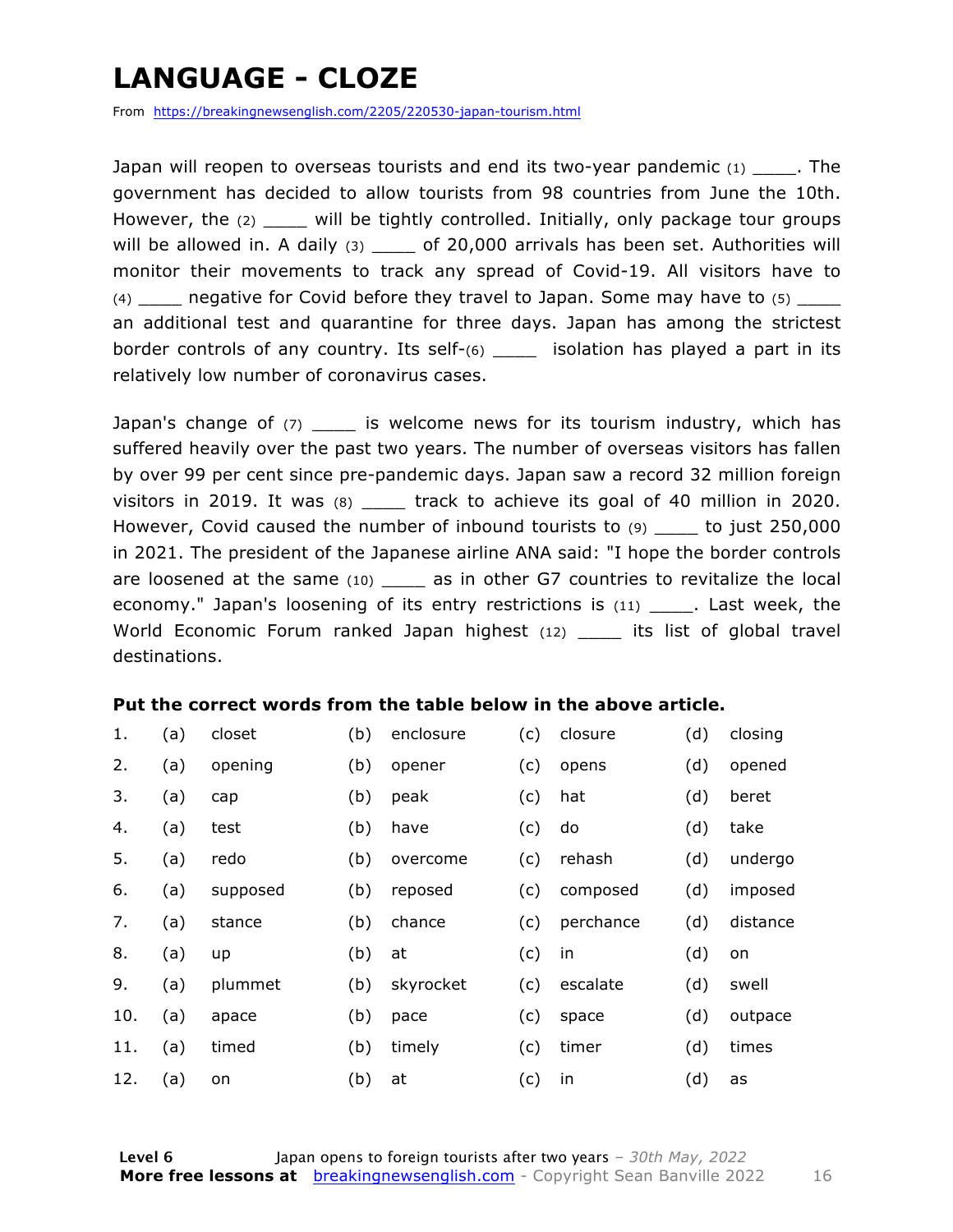### **SPELLING**

From https://breakingnewsenglish.com/2205/220530-japan-tourism.html

#### **Paragraph 1**

- 1. its two-year pandemic orlescu
- 2. the opening will be ityghlt controlled
- 3. atilIiynl, only package tour groups will be allowed
- 4. quaantienr for three days
- 5. Its self-imposed iooastiln
- 6. its vetylaeril low number

#### **Paragraph 2**

- 7. Japan's change of ntasce
- 8. the number of unonibd tourists
- 9. mpultem to just 250,000
- 10. ieezlirtav the local economy
- 11. loosening of its entry nstriitrecso
- 12. its list of global travel dieoittssann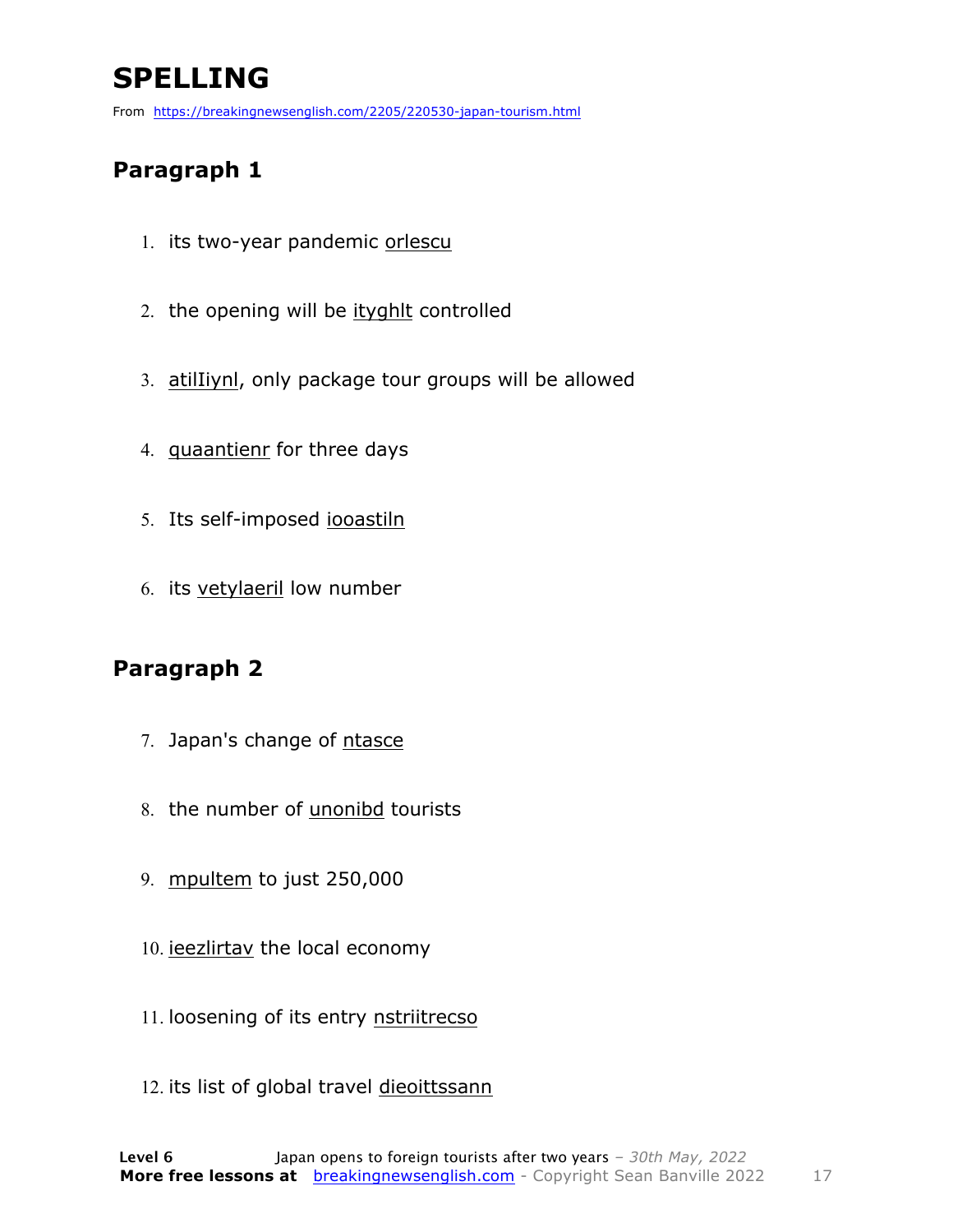### **PUT THE TEXT BACK TOGETHER**

From https://breakingnewsenglish.com/2205/220530-japan-tourism.html

#### **Number these lines in the correct order.**

- ( ) to allow tourists from 98 countries from June the 10th. However, the opening will be tightly
- ( ) controlled. Initially, only package tour groups will be allowed in. A daily cap of 20,000 arrivals has been set. Authorities will monitor
- ( ) days. Japan saw a record 32 million foreign visitors in 2019. It was on track to achieve its goal
- ( ) of 40 million in 2020. However, Covid caused the number of inbound tourists to plummet to just 250,000 in 2021. The president
- ( ) travel to Japan. Some may have to undergo an additional test and quarantine
- ( ) timely. Last week, the World Economic Forum ranked Japan highest on its list of global travel destinations.
- ( ) for three days. Japan has among the strictest border controls of any country. Its self-
- ( ) pace as in other G7 countries to revitalize the local economy." Japan's loosening of its entry restrictions is
- ( ) of the Japanese airline ANA said: "I hope the border controls are loosened at the same
- ( *1* ) Japan will reopen to overseas tourists and end its two-year pandemic closure. The government has decided
- ( ) imposed isolation has played a part in its relatively low number of coronavirus cases.
- ( ) their movements to track any spread of Covid-19. All visitors have to test negative for Covid before they
- ( ) heavily over the past two years. The number of overseas visitors has fallen by over 99 per cent since pre-pandemic
- ( ) Japan's change of stance is welcome news for its tourism industry, which has suffered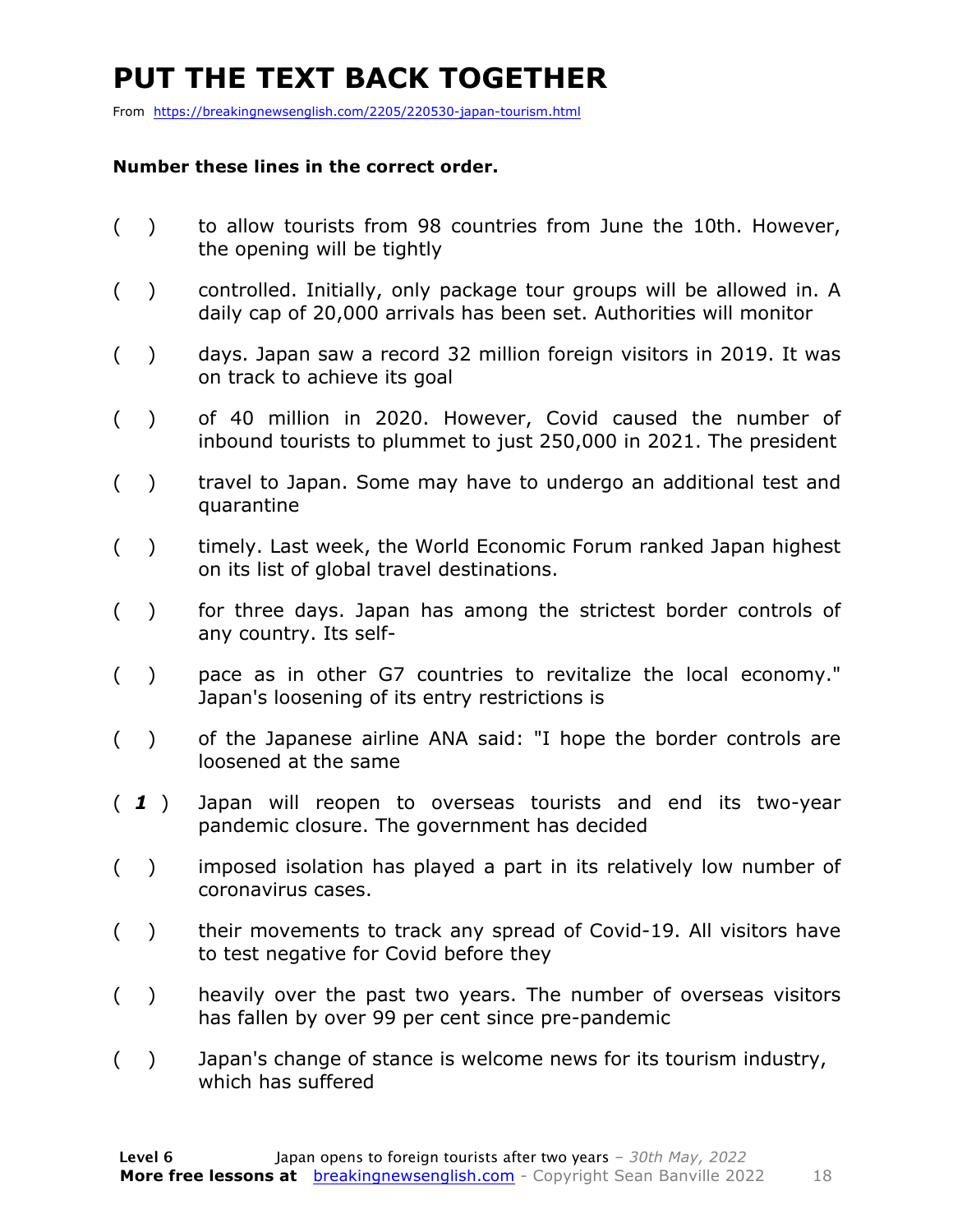#### **PUT THE WORDS IN THE RIGHT ORDER**

From https://breakingnewsenglish.com/2205/220530-japan-tourism.html

1. allow government decided tourists . to The has

2. has cap set . arrivals of 20,000 A been

3. have for to Covid . All visitors negative test

4. border any Among strictest of country . controls the

5. low its part a number . Played in relatively

6. is Japan's news . of welcome change stance

7. visitors has fallen . of number The overseas

8. on was its to track goal . It achieve

9. I hope the controls loosened . are border

10. restrictions is of its entry timely . loosening Japan's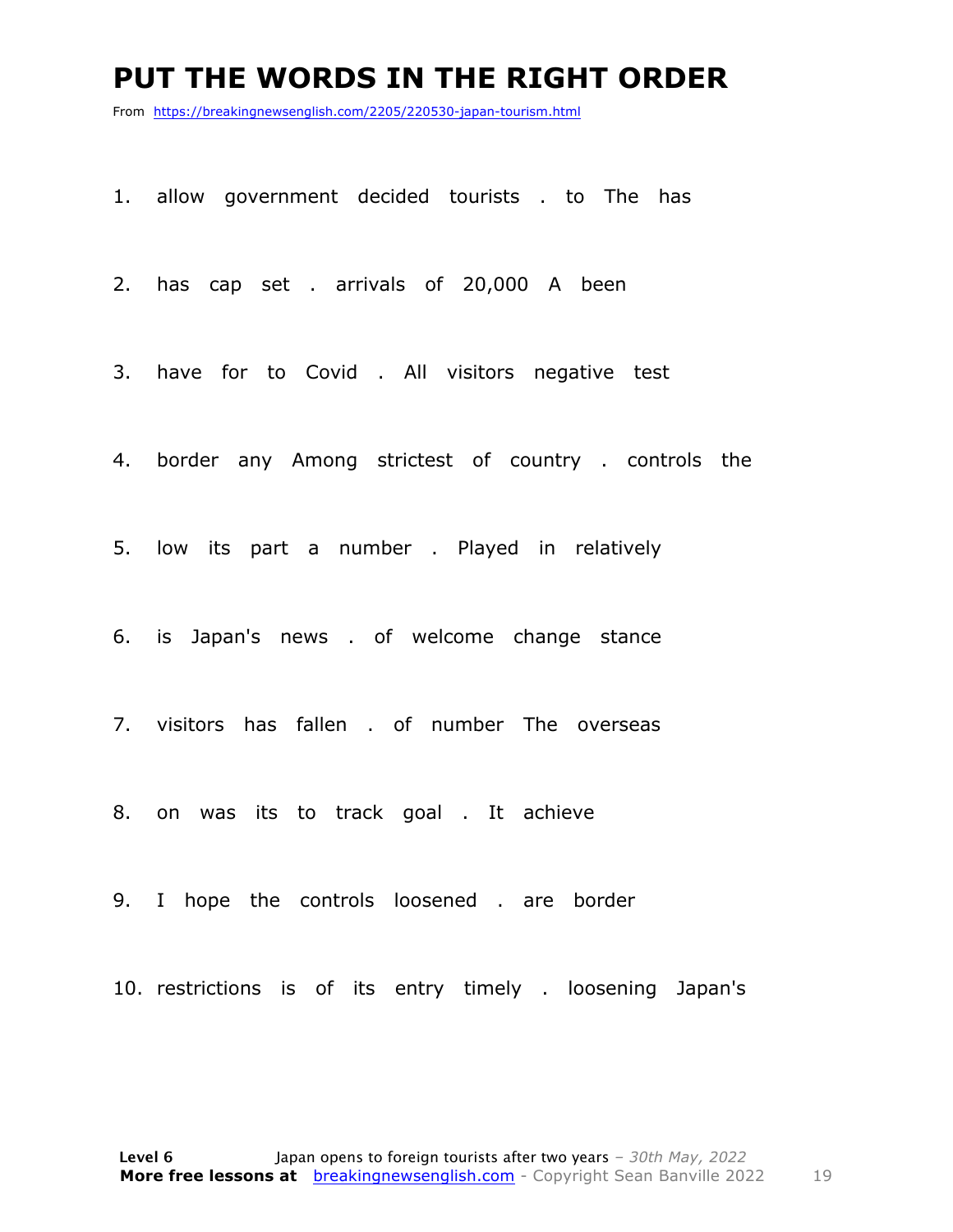### **CIRCLE THE CORRECT WORD (20 PAIRS)**

From https://breakingnewsenglish.com/2205/220530-japan-tourism.html

Japan will reopen to overseas tourists and end its two-year pandemic *closure / enclosure*. The government has decided to allow tourists from 98 countries from June the 10th. However, the *opener / opening* will be tightly controlled. Initially, only *packaging / package* tour groups will be allowed in. A daily *cap / hat* of 20,000 arrivals has been *let / set*. Authorities will monitor their movements to track any *spread / spared* of Covid-19. All visitors have to test negative for Covid before they travel to Japan. Some may have to *undergo / overdo* an additional test and quarantine for three days. Japan has among the *strictest / strictly* border controls of any country. Its self-imposed *isolation / resolution* has played a part in its *relatively / relative* low number of coronavirus cases.

Japan's change of *stage / stance* is welcome news for its tourism industry, which has suffered *heavy / heavily* over the past two years. The number of overseas visitors has *felled / fallen* by over 99 per cent since pre-pandemic days. Japan saw a record 32 million foreign visitors in 2019. It was on *trick / track* to achieve its goal of 40 million in 2020. However, Covid caused the number of *outbound / inbound* tourists to *plummet / plumbing* to just 250,000 in 2021. The president of the Japanese airline ANA said: "I hope the border controls are *lost / loosened* at the same pace as in other G7 countries to revitalize the *locals / local* economy." Japan's loosening of its entry restrictions is *timely / timed*. Last week, the World Economic Forum ranked Japan highest on its list of global travel *destination / destinations*.

#### **Talk about the connection between each pair of words in italics, and why the correct word is correct.**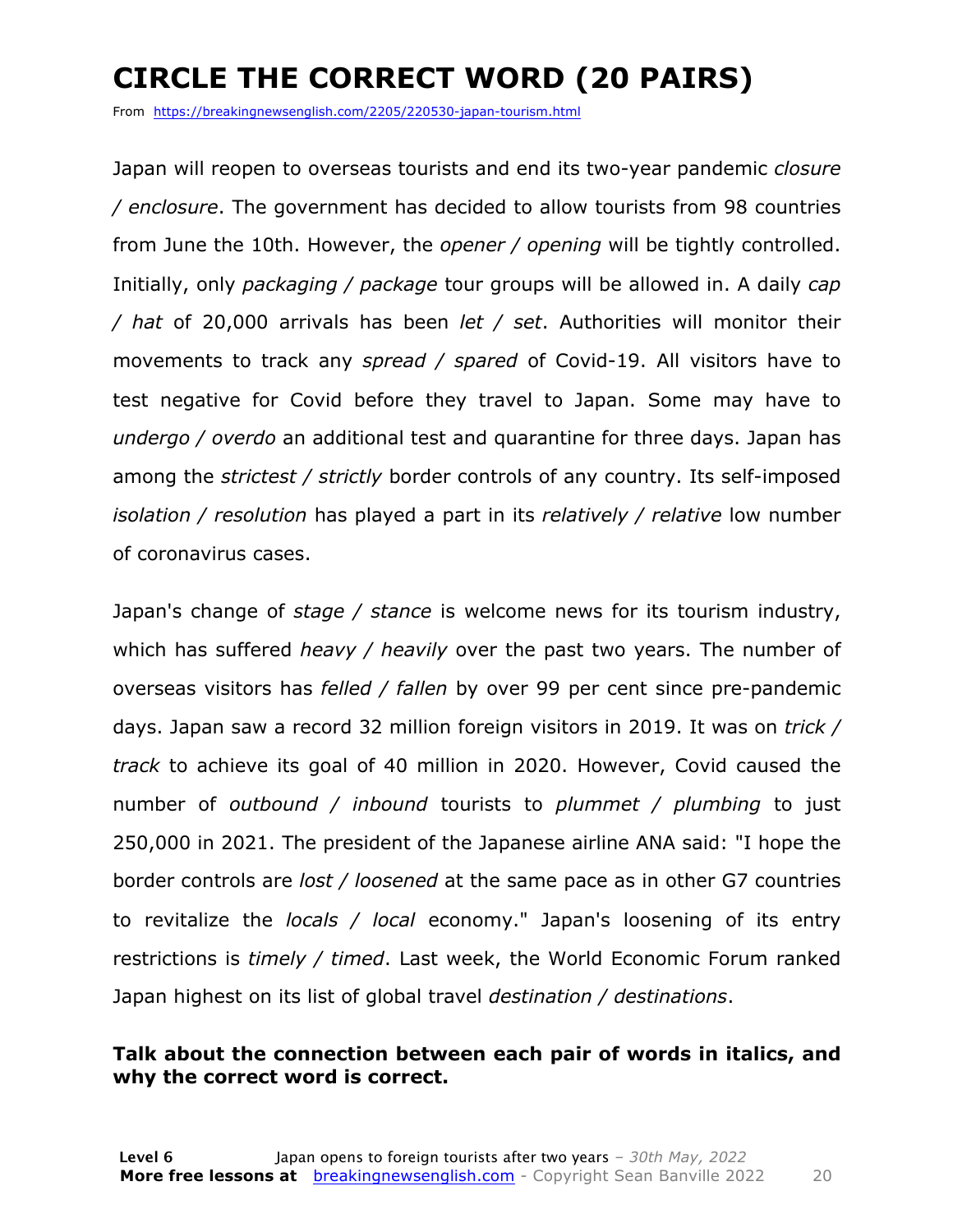### **INSERT THE VOWELS (a, e, i, o, u)**

From https://breakingnewsenglish.com/2205/220530-japan-tourism.html

J\_p\_n w\_ll r\_\_p\_n t\_ \_v\_rs\_\_s t\_\_r\_sts \_nd \_nd \_ts tw\_ - y\_\_r p\_nd\_m\_c cl\_s\_r\_. Th\_ g\_v\_rnm\_nt h\_s  $d_c_d_d$  t\_ \_II\_w t\_\_r\_sts fr\_m 98 c\_\_ntr\_\_s fr\_m J\_n\_ th\_ 10th. H\_w\_v\_r, th\_ \_p\_n\_ng w\_ll b\_ t\_ghtly  $c_n$ ntr\_II\_d. \_n\_t\_\_IIy, \_nly p\_ck\_g\_ t\_\_r gr\_\_ps w\_II b\_  $\lfloor l \rfloor$  w\_d \_n. \_ d\_\_ly c\_p \_f 20,000 \_rr\_v\_ls h\_s b\_\_n  $s_t$ .  $-th_r$ ,  $t$  s will m\_n\_t\_r th\_\_r m\_v\_m\_nts t\_  $tr_c k$  ny spr\_d f  $C_v_d - 19$ . Il  $v_s_t$ rs  $h_v$  t  $t_st$   $n_g_t_v_v$   $f_r$   $c_v_d$   $b_f_r$   $th_y$   $tr_v_l$   $t_j$   $t_j$   $j_p$ .  $S_m$  m\_y h\_v\_ t\_ \_nd\_rg\_ \_n \_dd\_t\_\_n\_l t\_st \_nd  $q_{-}$ r\_nt\_n\_ f\_r thr\_\_ d\_ys. J\_p\_n h\_s \_m\_ng th\_ str\_ct\_st b\_rd\_r c\_ntr\_ls \_f \_ny c\_\_ntry. \_ts s\_lf- $\text{mod}$  slt\_n h\_s pl\_y\_d \_ p\_rt \_n \_ts r\_l\_t\_v\_ly  $l_w$  n\_mb\_r \_f c\_r\_n\_v\_r\_s c\_s\_s.

J\_p\_n's ch\_ng\_ \_f st\_nc\_ \_s w\_lc\_m\_ n\_ws f\_r \_ts t\_\_r\_sm \_nd\_stry, wh\_ch h\_s s\_ff\_r\_d h\_\_v\_ly \_v\_r th\_  $p_{s}$ st tw\_  $y_{s-1}$ rs. Th\_  $n_{s}$ mb\_r  $f_{s}$   $y_{s-1}$ s  $y_{s-1}$   $y_{s-1}$   $y_{s-1}$   $y_{s-1}$  $f_l = \lceil \ln \frac{b}{v} \rceil - \lceil \frac{g}{v} \rceil - \lceil \frac{g}{v} \rceil - \lceil \frac{g}{v} \rceil - \lceil \frac{g}{v} \rceil - \lceil \frac{g}{v} \rceil - \lceil \frac{g}{v} \rceil - \lceil \frac{g}{v} \rceil - \lceil \frac{g}{v} \rceil - \lceil \frac{g}{v} \rceil - \lceil \frac{g}{v} \rceil - \lceil \frac{g}{v} \rceil - \lceil \frac{g}{v} \rceil - \lceil \frac{g}{v} \rceil - \lceil \frac{g}{v} \rceil - \lceil \frac$ J\_p\_n s\_w \_ r\_c\_rd 32 m\_ll\_\_n f\_r\_\_gn v\_s\_t\_rs \_n 2019. \_t w\_s \_n tr\_ck t\_ \_ch\_\_v\_ \_ts g\_\_l \_f 40 m\_ll\_\_n \_n 2020. H\_w\_v\_r, C\_v\_d c\_\_s\_d th\_ n\_mb\_r \_f \_nb\_\_nd t\_\_r\_sts t\_ pl\_mm\_t t\_ j\_st 250,000 \_n  $2021.$  Th\_  $pr\_s_d$ nt  $_f$  th\_  $J\_p\_n\_s$ \_  $_{-1}rl\_n$ \_  $_{-}N\_$  $s_d$ : " $\mu$  h<sub>p</sub> th b\_rd\_r c\_ntr\_ls \_r\_ l\_s\_n\_d \_t th  $s_m$   $p_c$   $s_n$   $n$   $th$ r  $G7$   $c_{n}$  $ntr$   $s$   $t$   $r_v$  $t$  $t$  $t$  $t$  $t$ l\_c\_l \_c\_n\_my." J\_p\_n's l\_\_s\_n\_ng \_f \_ts \_ntry r\_str\_ct\_\_ns \_s t\_m\_ly. L\_st w\_\_k, th\_ W\_rld \_c\_n\_m\_c  $F_r$ \_m  $r_n$ k\_d J\_p\_n  $h_g$ h\_st \_n \_ts l\_st \_f gl\_b\_l tr\_v\_l d\_st\_n\_t\_ns.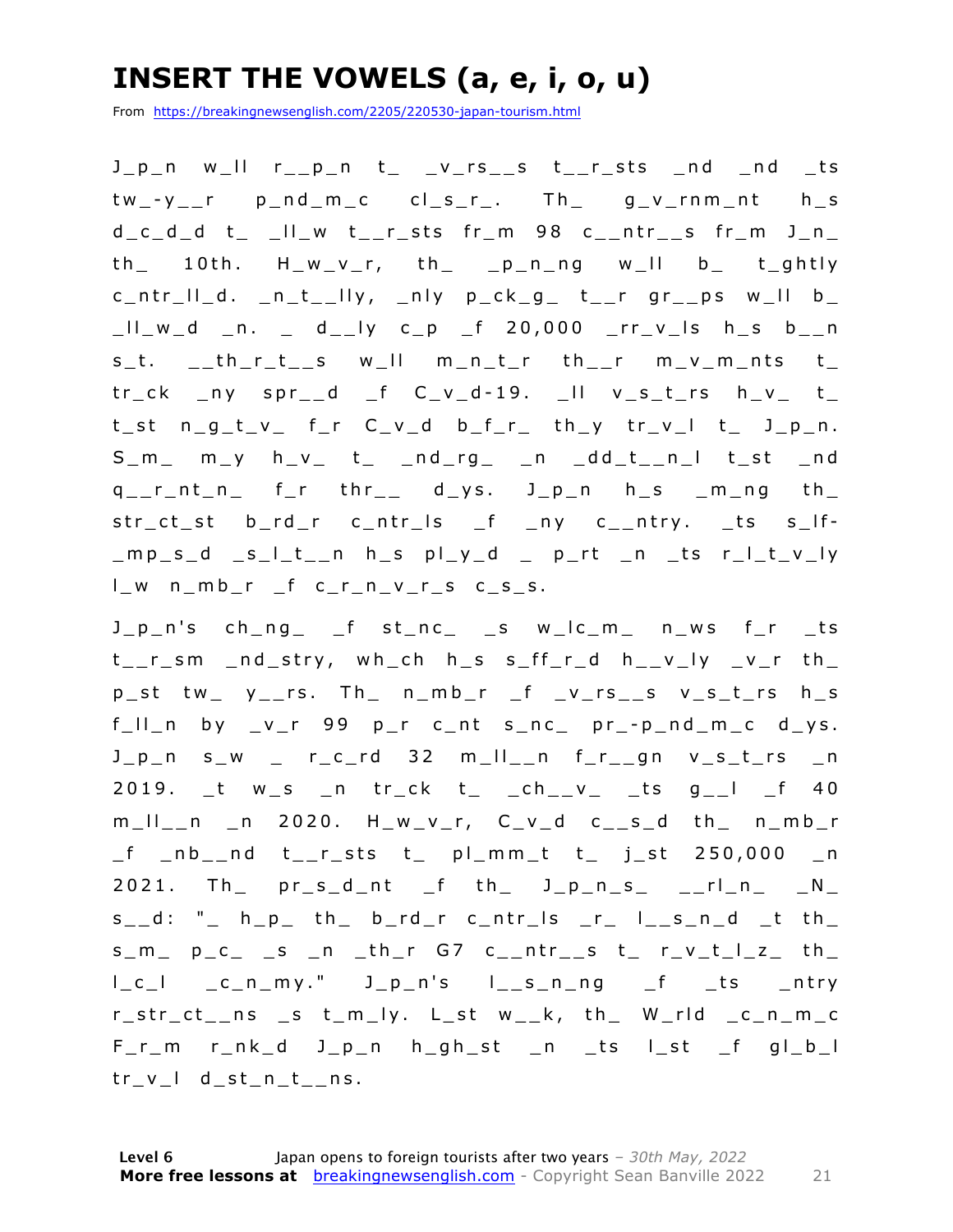#### **PUNCTUATE THE TEXT AND ADD CAPITALS**

From https://breakingnewsenglish.com/2205/220530-japan-tourism.html

japan will reopen to overseas tourists and end its twoyear pandemic closure the government has decided to allow tourists from 98 countries from june the 10th however the opening will be tightly controlled initially only package tour groups will be allowed in a daily cap of 20000 arrivals has been set authorities will monitor their movements to track any spread of covid19 all visitors have to test negative for covid before they travel to japan some may have to undergo an additional test and quarantine for three days japan has among the strictest border controls of any country its selfimposed isolation has played a part in its relatively low number of coronavirus cases

japans change of stance is welcome news for its tourism industry which has suffered heavily over the past two years the number of overseas visitors has fallen by over 99 per cent since prepandemic days japan saw a record 32 million foreign visitors in 2019 it was on track to achieve its goal of 40 million in 2020 however covid caused the number of inbound tourists to plummet to just 250000 in 2021 the president of the japanese airline ana said i hope the border controls are loosened at the same pace as in other g7 countries to revitalize the local economy japans loosening of its entry restrictions is timely last week the world economic forum ranked japan highest on its list of global travel destinations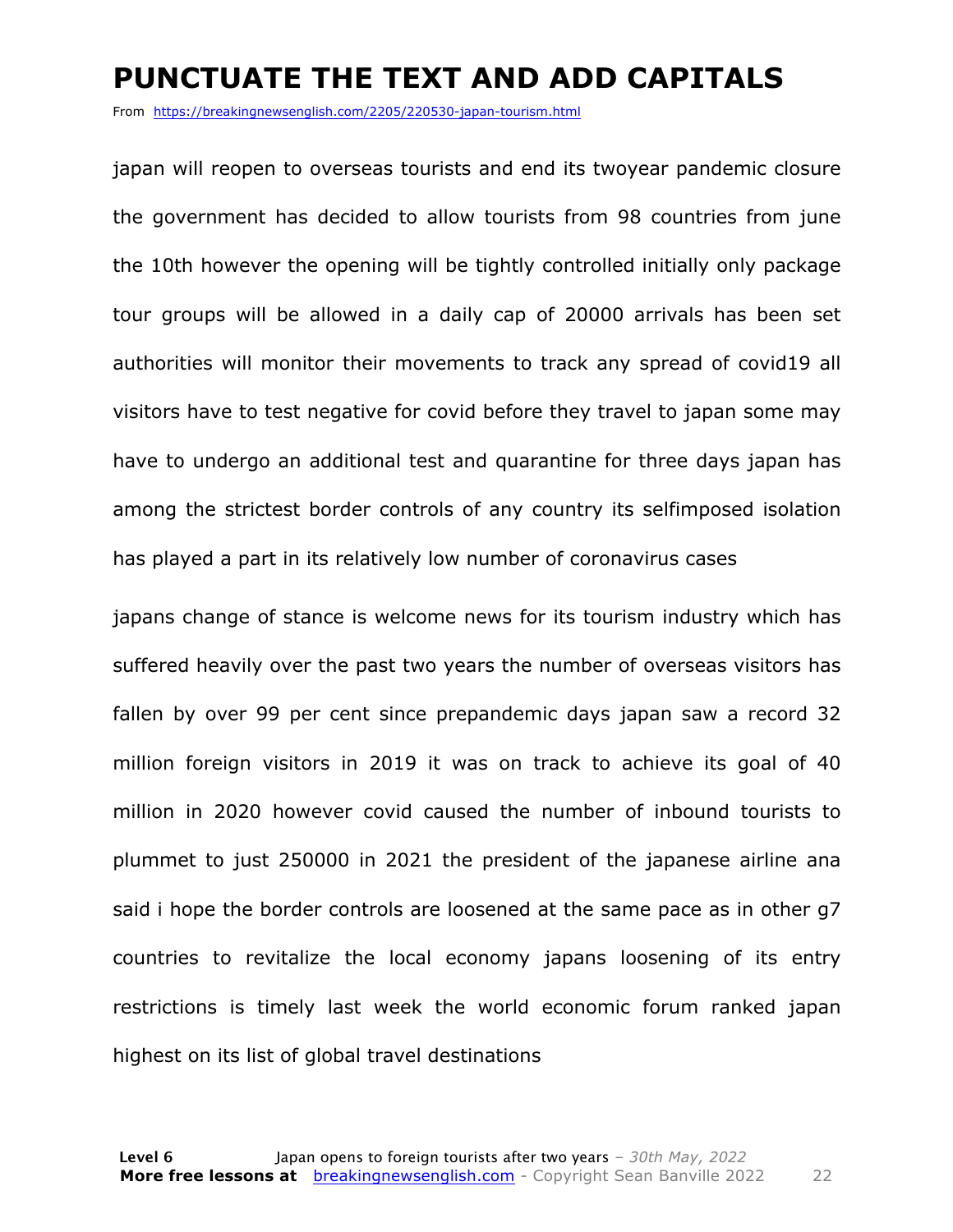## **PUT A SLASH ( / ) WHERE THE SPACES ARE**

From https://breakingnewsenglish.com/2205/220530-japan-tourism.html

Japanwillreopentooverseastouristsandenditstwo-yearpandemicclo sure.Thegovernmenthasdecidedtoallowtouristsfrom98countriesfro mJunethe10th.However,theopeningwillbetightlycontrolled.Initially, onlypackagetourgroupswillbeallowedin.Adailycapof20,000arrivalsh asbeenset.Authoritieswillmonitortheirmovementstotrackanyspread ofCovid-19.AllvisitorshavetotestnegativeforCovidbeforetheytravelt oJapan.Somemayhavetoundergoanadditionaltestandquarantinefor threedays.Japanhasamongthestrictestbordercontrolsofanycountry. Itsself-imposedisolationhasplayedapartinitsrelativelylownumbero fcoronaviruscases.Japan'schangeofstanceiswelcomenewsforitstour ismindustry,whichhassufferedheavilyoverthepasttwoyears.Thenu mberofoverseasvisitorshasfallenbyover99percentsincepre-pande micdays.Japansawarecord32millionforeignvisitorsin2019.Itwasont racktoachieveitsgoalof40millionin2020.However,Covidcausedthen umberofinboundtouriststoplummettojust250,000in2021.Thepresid entoftheJapaneseairlineANAsaid:"Ihopethebordercontrolsareloose nedatthesamepaceasinotherG7countriestorevitalizethelocalecono my."Japan'slooseningofitsentryrestrictionsistimely.Lastweek,theW orldEconomicForumrankedJapanhighestonitslistofglobaltraveldesti nations.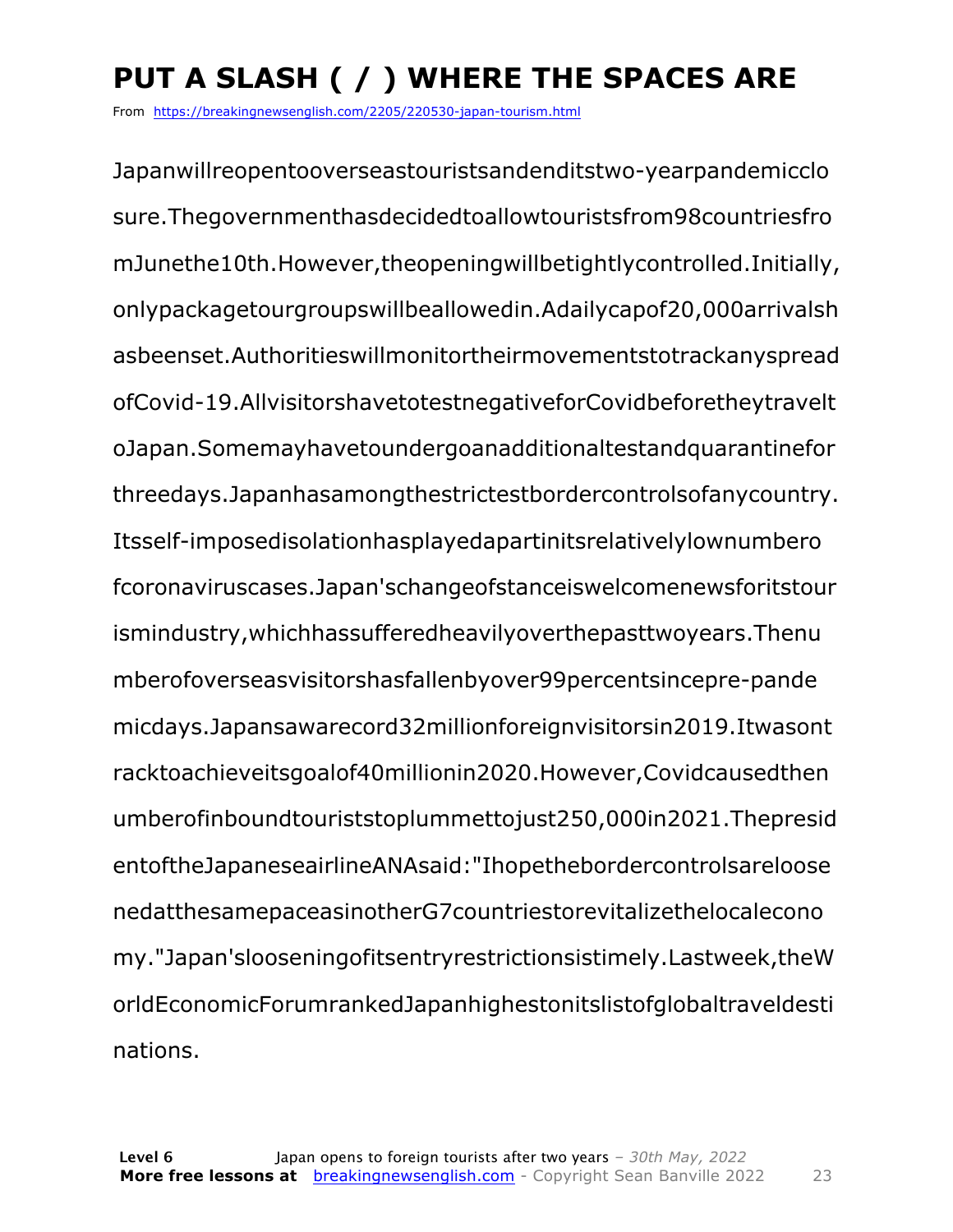### **FREE WRITING**

From https://breakingnewsenglish.com/2205/220530-japan-tourism.html

Write about tourism for 10 minutes. Comment on your partner's paper.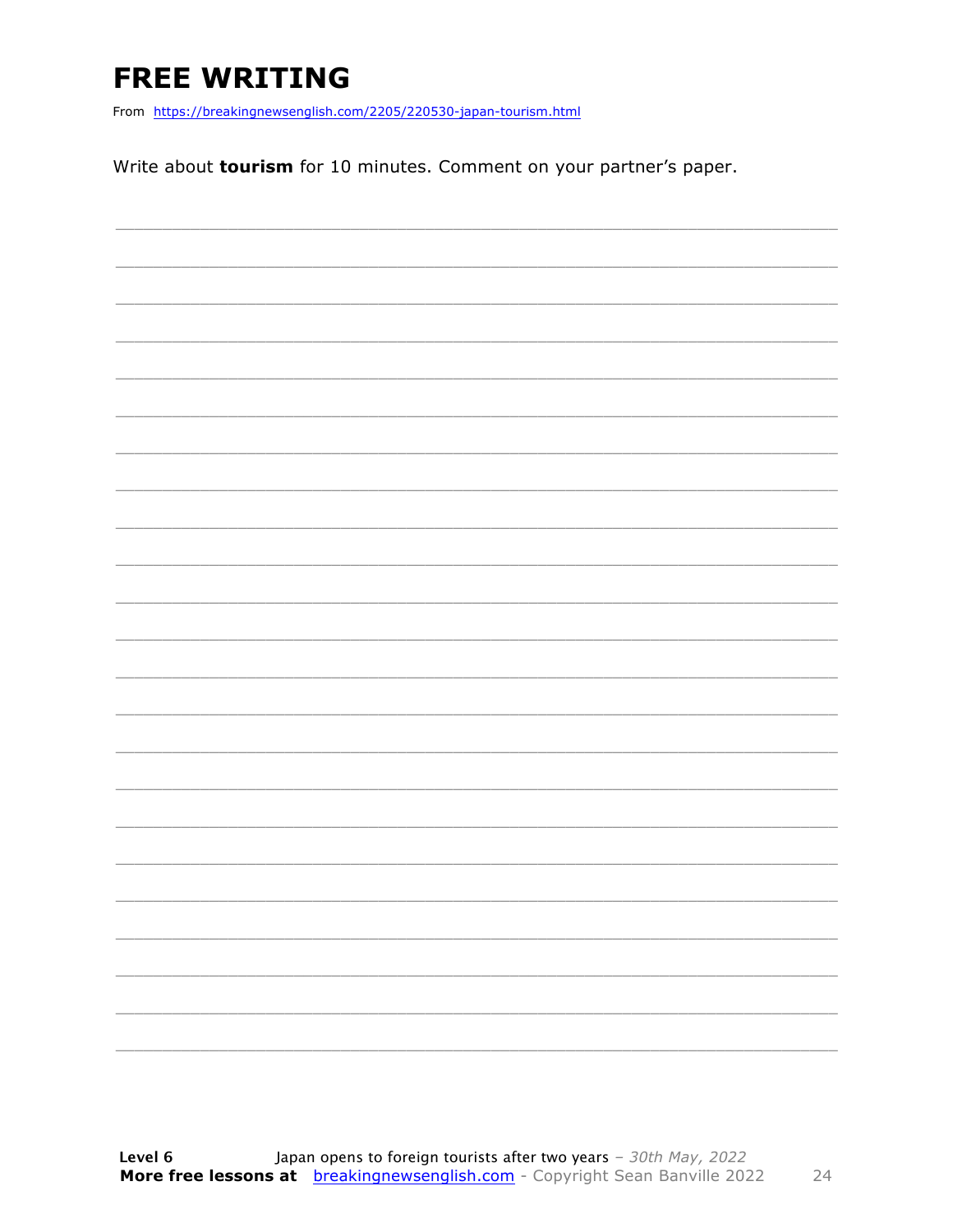### **ACADEMIC WRITING**

From https://breakingnewsenglish.com/2205/220530-japan-tourism.html

My country should be the world's top tourist destination. Discuss.

25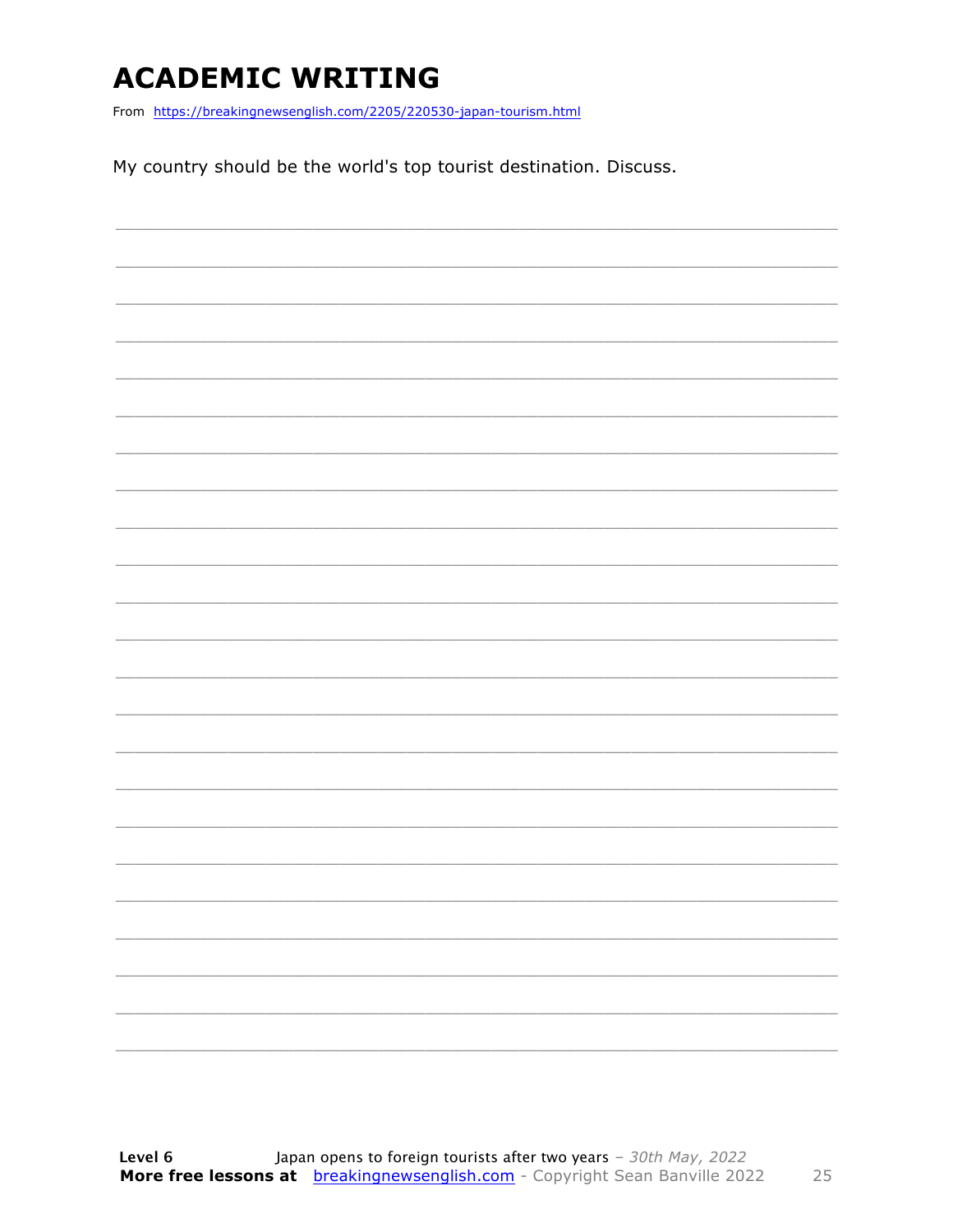### **HOMEWORK**

**1. VOCABULARY EXTENSION:** Choose several of the words from the text. Use a dictionary or Google's search field (or another search engine) to build up more associations / collocations of each word.

**2. INTERNET:** Search the Internet and find out more about this news story. Share what you discover with your partner(s) in the next lesson.

**3. JAPAN:** Make a poster about Japan. Show your work to your classmates in the next lesson. Did you all have similar things?

**4. TOURISM:** Write a magazine article about international tourism. Include imaginary interviews with people who are for and against it.

Read what you wrote to your classmates in the next lesson. Write down any new words and expressions you hear from your partner(s).

**5. WHAT HAPPENED NEXT?** Write a newspaper article about the next stage in this news story. Read what you wrote to your classmates in the next lesson. Give each other feedback on your articles.

**6. LETTER:** Write a letter to an expert on tourism. Ask him/her three questions about it. Give him/her three of your ideas on how tourism can be more environmentally friendly. Read your letter to your partner(s) in your next lesson. Your partner(s) will answer your questions.